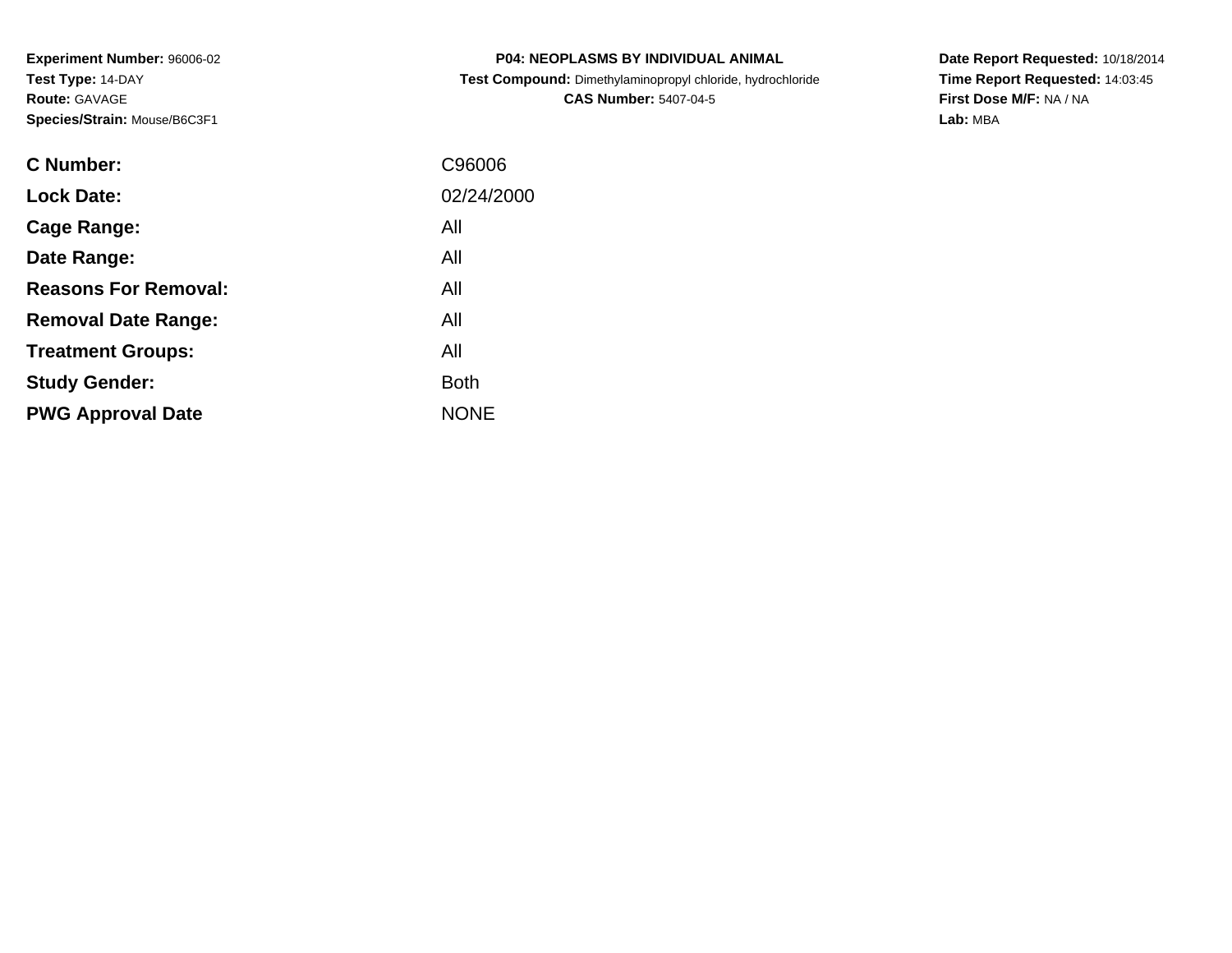| Experiment Number: 96006-02   |                  |                       | P04: NEOPLASMS BY INDIVIDUAL ANIMAL                        | Date Report Requested: 10/18/2014 |
|-------------------------------|------------------|-----------------------|------------------------------------------------------------|-----------------------------------|
| Test Type: 14-DAY             |                  |                       | Test Compound: Dimethylaminopropyl chloride, hydrochloride | Time Report Requested: 14:03:45   |
| Route: GAVAGE                 |                  |                       | <b>CAS Number: 5407-04-5</b>                               | First Dose M/F: NA / NA           |
| Species/Strain: Mouse/B6C3F1  |                  |                       |                                                            | Lab: MBA                          |
|                               | DAY ON TEST      |                       |                                                            |                                   |
| <b>B6C3F1 Mouse Male</b>      |                  |                       |                                                            |                                   |
| <b>VEHICLE CONTROL</b>        |                  |                       |                                                            |                                   |
|                               | <b>ANIMAL ID</b> |                       |                                                            |                                   |
|                               |                  | <i><b>*TOTALS</b></i> |                                                            |                                   |
| <b>Alimentary System</b>      |                  |                       |                                                            |                                   |
| <b>NONE</b>                   |                  |                       |                                                            |                                   |
| <b>Cardiovascular System</b>  |                  |                       |                                                            |                                   |
| <b>NONE</b>                   |                  |                       |                                                            |                                   |
| <b>Endocrine System</b>       |                  |                       |                                                            |                                   |
| <b>NONE</b>                   |                  |                       |                                                            |                                   |
| <b>General Body System</b>    |                  |                       |                                                            |                                   |
| <b>NONE</b>                   |                  |                       |                                                            |                                   |
| <b>Genital System</b>         |                  |                       |                                                            |                                   |
| <b>NONE</b>                   |                  |                       |                                                            |                                   |
| <b>Hematopoietic System</b>   |                  |                       |                                                            |                                   |
| <b>NONE</b>                   |                  |                       |                                                            |                                   |
| <b>Integumentary System</b>   |                  |                       |                                                            |                                   |
| <b>NONE</b>                   |                  |                       |                                                            |                                   |
| <b>Musculoskeletal System</b> |                  |                       |                                                            |                                   |
| <b>NONE</b>                   |                  |                       |                                                            |                                   |
| <b>Nervous System</b>         |                  |                       |                                                            |                                   |
| <b>NONE</b>                   |                  |                       |                                                            |                                   |
|                               |                  |                       |                                                            |                                   |
|                               |                  |                       |                                                            |                                   |
|                               |                  |                       |                                                            |                                   |

+ ..Tissue examined microscopically

I ..Insufficient tissue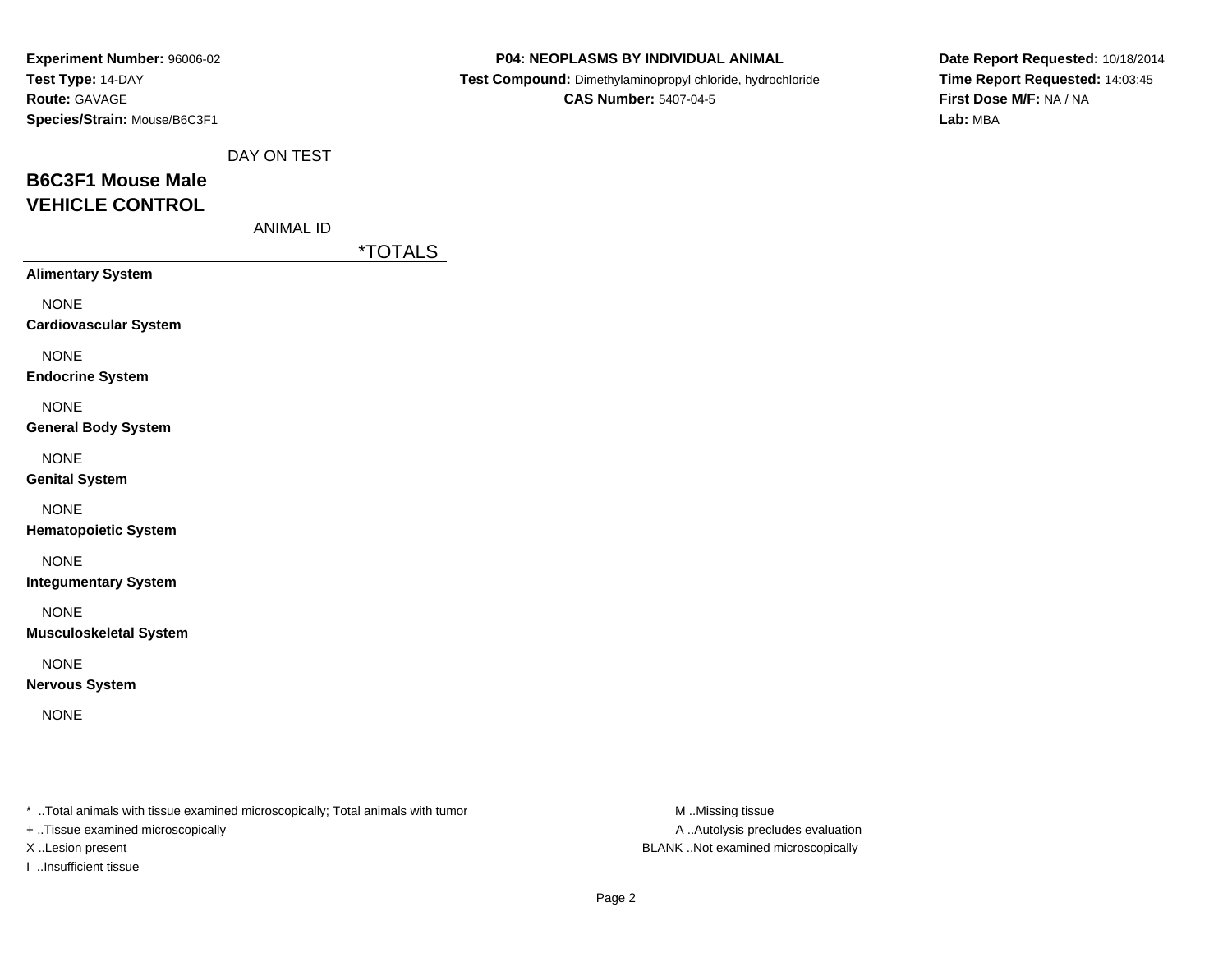| Experiment Number: 96006-02  |                  |                       | P04: NEOPLASMS BY INDIVIDUAL ANIMAL                        | Date Report Requested: 10/18/2014 |
|------------------------------|------------------|-----------------------|------------------------------------------------------------|-----------------------------------|
| Test Type: 14-DAY            |                  |                       | Test Compound: Dimethylaminopropyl chloride, hydrochloride | Time Report Requested: 14:03:45   |
| Route: GAVAGE                |                  |                       | <b>CAS Number: 5407-04-5</b>                               | First Dose M/F: NA / NA           |
| Species/Strain: Mouse/B6C3F1 |                  |                       |                                                            | Lab: MBA                          |
|                              | DAY ON TEST      |                       |                                                            |                                   |
| <b>B6C3F1 Mouse Male</b>     |                  |                       |                                                            |                                   |
| <b>VEHICLE CONTROL</b>       |                  |                       |                                                            |                                   |
|                              | <b>ANIMAL ID</b> |                       |                                                            |                                   |
|                              |                  | <i><b>*TOTALS</b></i> |                                                            |                                   |
| <b>Respiratory System</b>    |                  |                       |                                                            |                                   |
| <b>NONE</b>                  |                  |                       |                                                            |                                   |
| <b>Special Senses System</b> |                  |                       |                                                            |                                   |
| <b>NONE</b>                  |                  |                       |                                                            |                                   |
| <b>Urinary System</b>        |                  |                       |                                                            |                                   |
| <b>NONE</b>                  |                  |                       |                                                            |                                   |
| <b>SYSTEMIC LESIONS</b>      |                  |                       |                                                            |                                   |
| Multiple Organ               |                  | $\mathbf 0$           |                                                            |                                   |
|                              |                  |                       |                                                            |                                   |

+ ..Tissue examined microscopically

I ..Insufficient tissue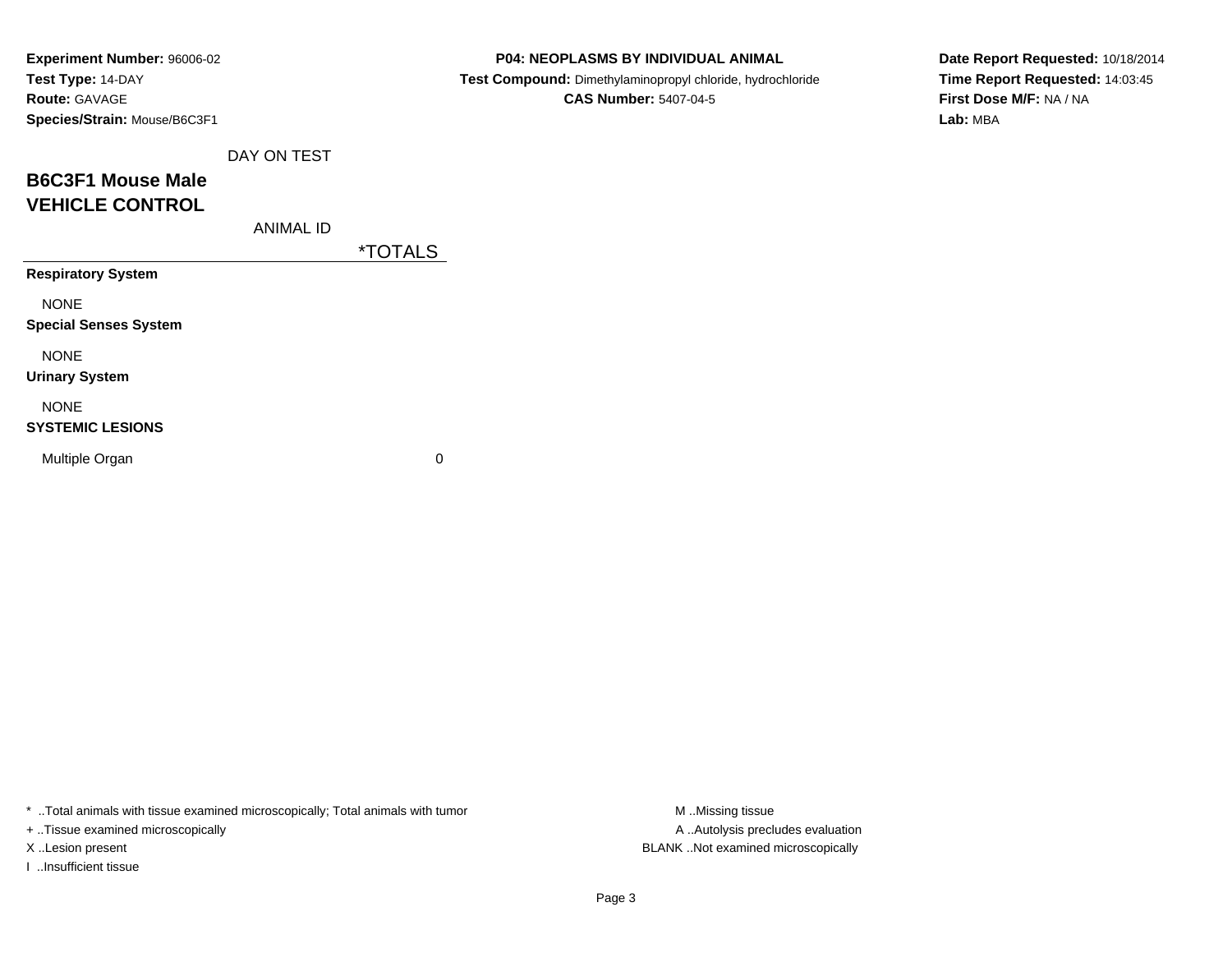| <b>Experiment Number: 96006-02</b> |  |
|------------------------------------|--|
| Test Type: 14-DAY                  |  |
| <b>Route: GAVAGE</b>               |  |
| Species/Strain: Mouse/B6C3F1       |  |
|                                    |  |

 **Test Compound:** Dimethylaminopropyl chloride, hydrochloride**CAS Number:** 5407-04-5

**Date Report Requested:** 10/18/2014**Time Report Requested:** 14:03:45**First Dose M/F:** NA / NA**Lab:** MBA

DAY ON TEST

# **B6C3F1 Mouse Male6.25 MG/KG**

ANIMAL ID

\*TOTALS

**Alimentary System**

NONE

**Cardiovascular System**

NONE

**Endocrine System**

NONE

**General Body System**

NONE

**Genital System**

NONE

**Hematopoietic System**

NONE

**Integumentary System**

NONE

**Musculoskeletal System**

NONE

**Nervous System**

NONE

\* ..Total animals with tissue examined microscopically; Total animals with tumor **M** ..Missing tissue M ..Missing tissue

+ ..Tissue examined microscopically

I ..Insufficient tissue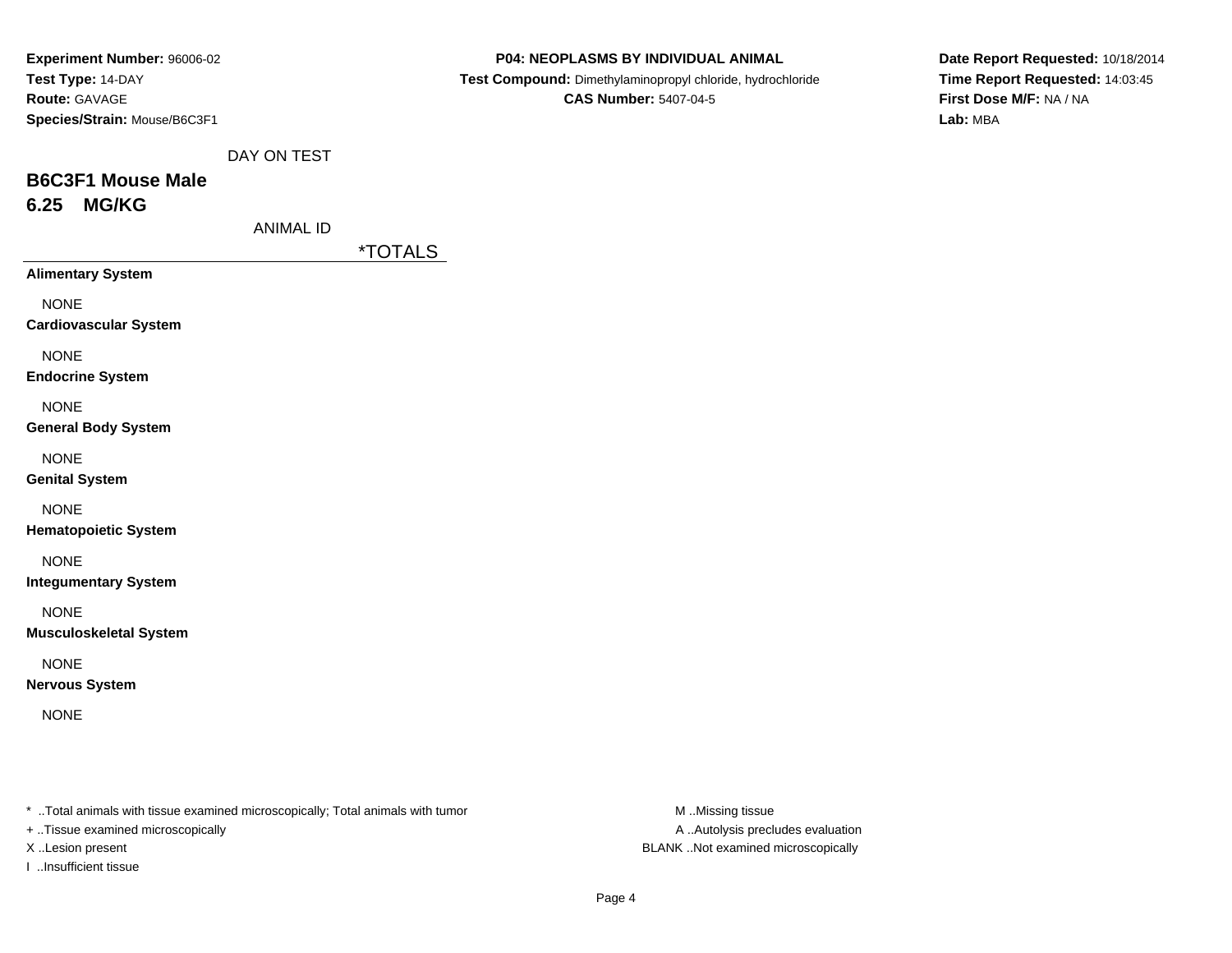| Experiment Number: 96006-02  |
|------------------------------|
| Test Type: 14-DAY            |
| <b>Route:</b> GAVAGE         |
| Species/Strain: Mouse/B6C3F1 |
|                              |

 **Test Compound:** Dimethylaminopropyl chloride, hydrochloride**CAS Number:** 5407-04-5

**Date Report Requested:** 10/18/2014**Time Report Requested:** 14:03:45**First Dose M/F:** NA / NA**Lab:** MBA

DAY ON TEST

## **B6C3F1 Mouse Male6.25 MG/KG**

ANIMAL ID

\*TOTALS

**Respiratory System**

NONE

**Special Senses System**

NONE

**Urinary System**

### NONE

### **SYSTEMIC LESIONS**

Multiple Organ

 $\mathbf n$  0

\* ..Total animals with tissue examined microscopically; Total animals with tumor **M** ...Missing tissue M ...Missing tissue

+ ..Tissue examined microscopically

I ..Insufficient tissue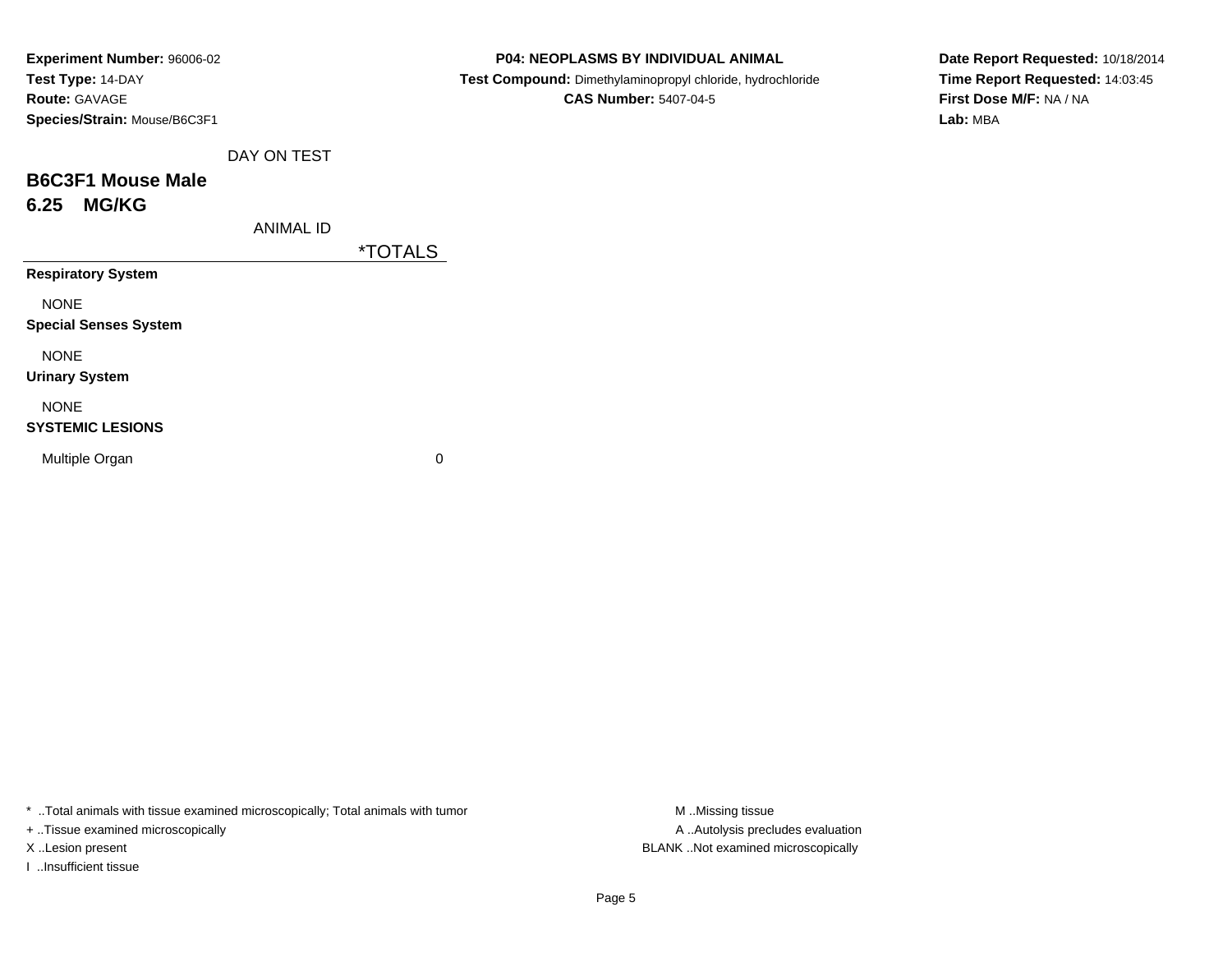| <b>Experiment Number: 96006-02</b> |  |
|------------------------------------|--|
| Test Type: 14-DAY                  |  |
| <b>Route: GAVAGE</b>               |  |
| Species/Strain: Mouse/B6C3F1       |  |

|  |  |  |  | <b>P04: NEOPLASMS BY INDIVIDUAL ANIMAL</b> |  |
|--|--|--|--|--------------------------------------------|--|
|--|--|--|--|--------------------------------------------|--|

 **Test Compound:** Dimethylaminopropyl chloride, hydrochloride**CAS Number:** 5407-04-5

**Date Report Requested:** 10/18/2014**Time Report Requested:** 14:03:45**First Dose M/F:** NA / NA**Lab:** MBA

DAY ON TEST

## **B6C3F1 Mouse Male12.5 MG/KG**

ANIMAL ID

\*TOTALS

**Alimentary System**

NONE

**Cardiovascular System**

NONE

**Endocrine System**

NONE

**General Body System**

NONE

**Genital System**

NONE

**Hematopoietic System**

NONE

**Integumentary System**

NONE

**Musculoskeletal System**

NONE

**Nervous System**

NONE

\* ..Total animals with tissue examined microscopically; Total animals with tumor **M** ...Missing tissue M ...Missing tissue

+ ..Tissue examined microscopically

I ..Insufficient tissue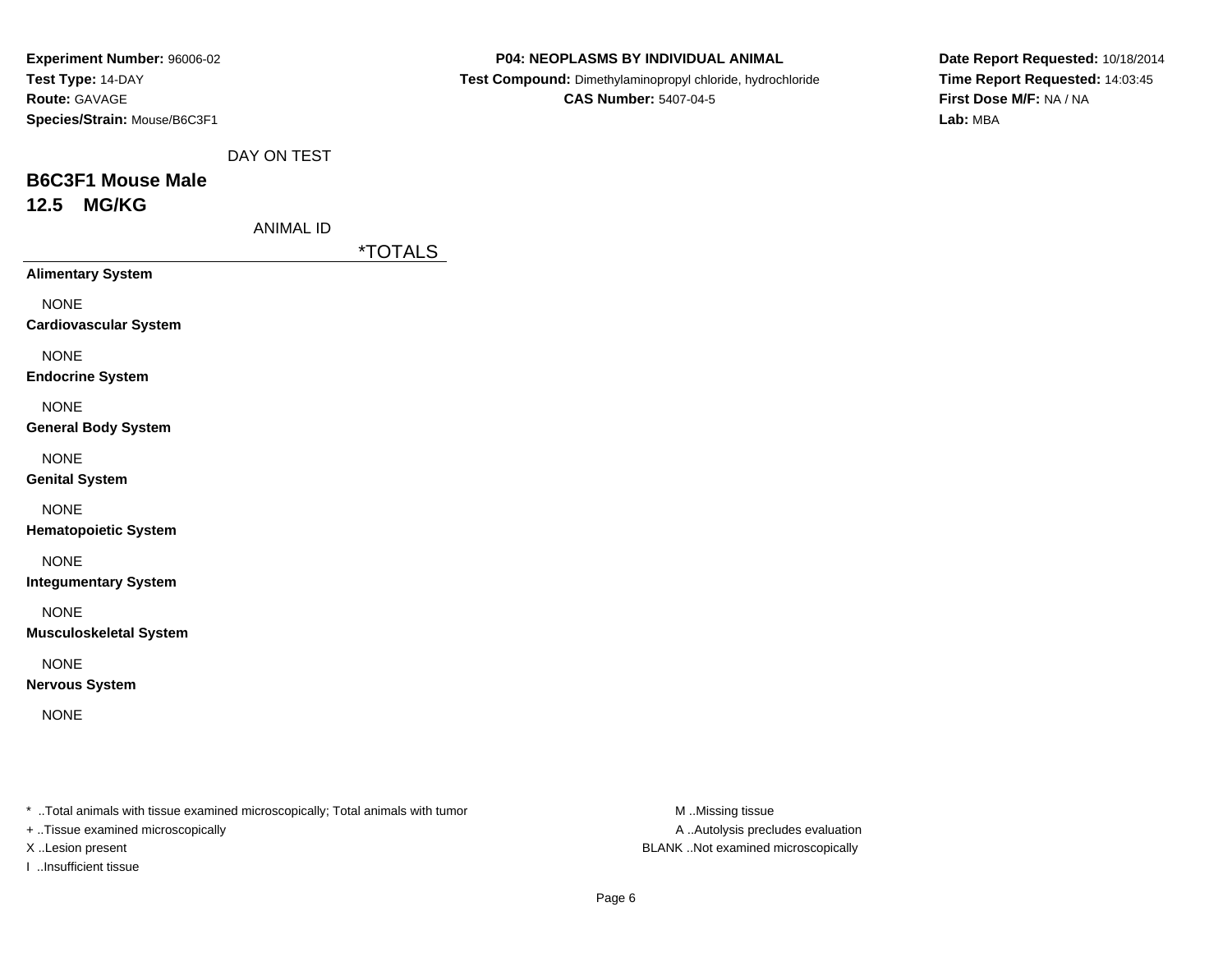| Experiment Number: 96006-02  |
|------------------------------|
| Test Type: 14-DAY            |
| <b>Route:</b> GAVAGE         |
| Species/Strain: Mouse/B6C3F1 |

 **Test Compound:** Dimethylaminopropyl chloride, hydrochloride**CAS Number:** 5407-04-5

**Date Report Requested:** 10/18/2014**Time Report Requested:** 14:03:45**First Dose M/F:** NA / NA**Lab:** MBA

DAY ON TEST

## **B6C3F1 Mouse Male12.5 MG/KG**

ANIMAL ID

\*TOTALS

**Respiratory System**

NONE

**Special Senses System**

NONE

**Urinary System**

### NONE

### **SYSTEMIC LESIONS**

Multiple Organ

 $\mathbf n$  0

\* ..Total animals with tissue examined microscopically; Total animals with tumor **M** . Missing tissue M ..Missing tissue

+ ..Tissue examined microscopically

I ..Insufficient tissue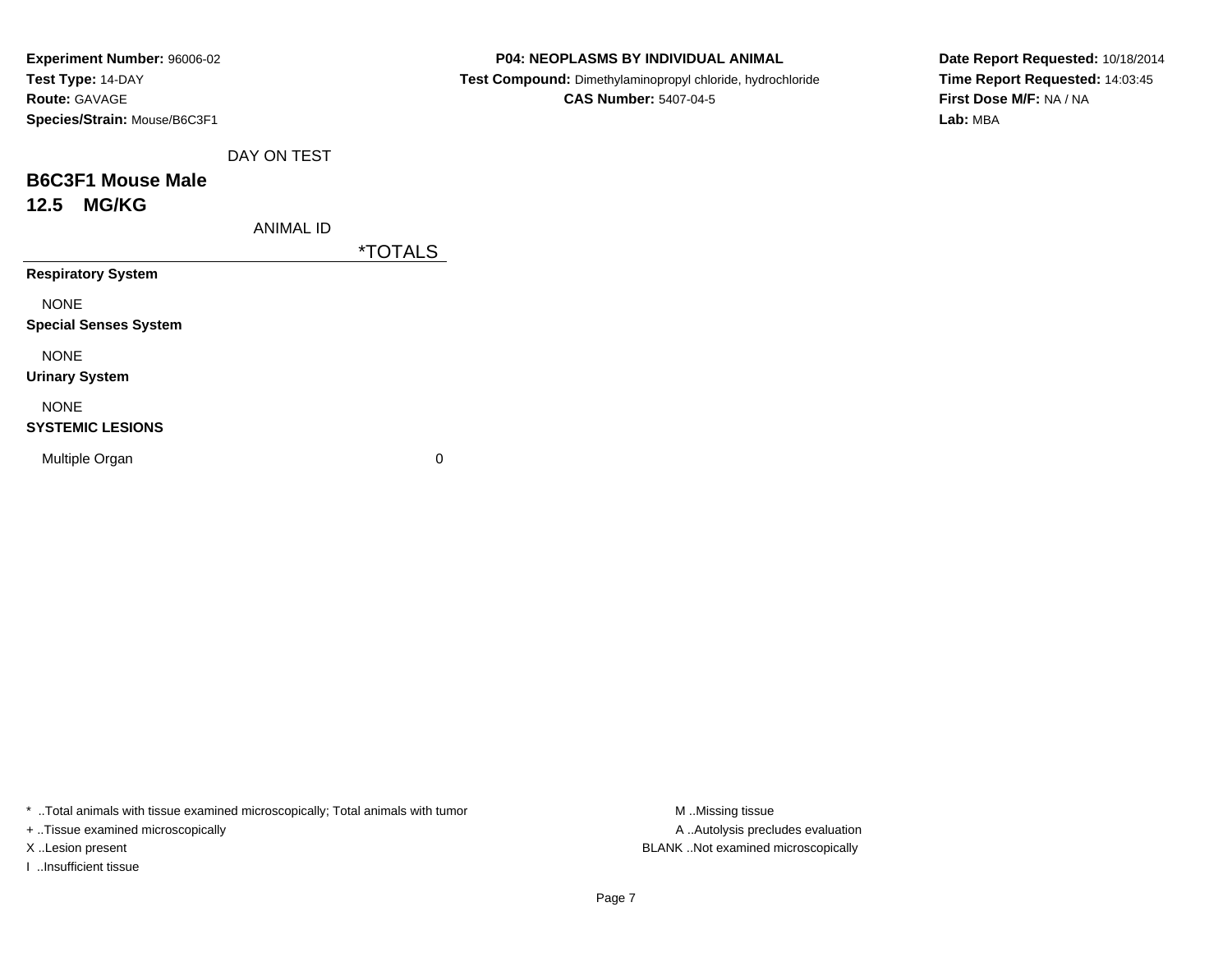| Experiment Number: 96006-02                                                    |                  |                       | P04: NEOPLASMS BY INDIVIDUAL ANIMAL                        | Date Report Requested: 10/18/2014 |
|--------------------------------------------------------------------------------|------------------|-----------------------|------------------------------------------------------------|-----------------------------------|
| Test Type: 14-DAY                                                              |                  |                       | Test Compound: Dimethylaminopropyl chloride, hydrochloride | Time Report Requested: 14:03:45   |
| Route: GAVAGE                                                                  |                  |                       | <b>CAS Number: 5407-04-5</b>                               | First Dose M/F: NA / NA           |
| Species/Strain: Mouse/B6C3F1                                                   |                  |                       |                                                            | Lab: MBA                          |
|                                                                                | DAY ON TEST      |                       |                                                            |                                   |
| <b>B6C3F1 Mouse Male</b>                                                       |                  |                       |                                                            |                                   |
| 25 MG/KG                                                                       |                  |                       |                                                            |                                   |
|                                                                                | <b>ANIMAL ID</b> |                       |                                                            |                                   |
|                                                                                |                  | <i><b>*TOTALS</b></i> |                                                            |                                   |
| <b>Alimentary System</b>                                                       |                  |                       |                                                            |                                   |
| <b>NONE</b>                                                                    |                  |                       |                                                            |                                   |
| <b>Cardiovascular System</b>                                                   |                  |                       |                                                            |                                   |
|                                                                                |                  |                       |                                                            |                                   |
| <b>NONE</b><br><b>Endocrine System</b>                                         |                  |                       |                                                            |                                   |
|                                                                                |                  |                       |                                                            |                                   |
| <b>NONE</b>                                                                    |                  |                       |                                                            |                                   |
| <b>General Body System</b>                                                     |                  |                       |                                                            |                                   |
| <b>NONE</b>                                                                    |                  |                       |                                                            |                                   |
| <b>Genital System</b>                                                          |                  |                       |                                                            |                                   |
| <b>NONE</b>                                                                    |                  |                       |                                                            |                                   |
| <b>Hematopoietic System</b>                                                    |                  |                       |                                                            |                                   |
| <b>NONE</b>                                                                    |                  |                       |                                                            |                                   |
| <b>Integumentary System</b>                                                    |                  |                       |                                                            |                                   |
| <b>NONE</b>                                                                    |                  |                       |                                                            |                                   |
| <b>Musculoskeletal System</b>                                                  |                  |                       |                                                            |                                   |
| <b>NONE</b>                                                                    |                  |                       |                                                            |                                   |
| <b>Nervous System</b>                                                          |                  |                       |                                                            |                                   |
|                                                                                |                  |                       |                                                            |                                   |
| <b>NONE</b>                                                                    |                  |                       |                                                            |                                   |
|                                                                                |                  |                       |                                                            |                                   |
|                                                                                |                  |                       |                                                            |                                   |
| * Total animals with tissue examined microscopically; Total animals with tumor |                  |                       | M Missing tissue                                           |                                   |
| + Tissue examined microscopically                                              |                  |                       | A Autolysis precludes evaluation                           |                                   |

X ..Lesion present BLANK ..Not examined microscopically

I ..Insufficient tissue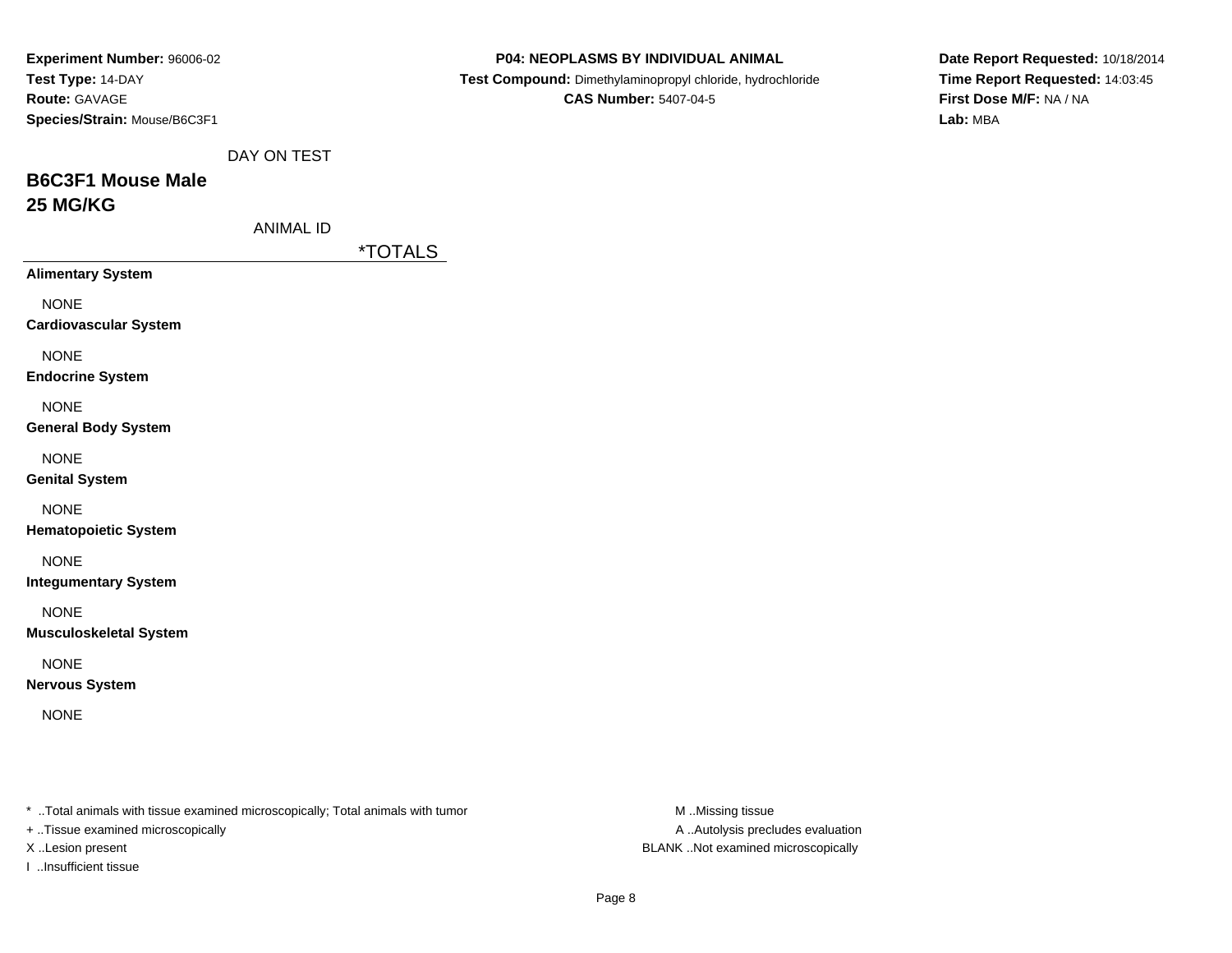| Test Compound: Dimethylaminopropyl chloride, hydrochloride | Time Report Requested: 14:03:45 |
|------------------------------------------------------------|---------------------------------|
| First Dose M/F: NA / NA<br><b>CAS Number: 5407-04-5</b>    |                                 |
| Lab: MBA                                                   |                                 |
|                                                            |                                 |
|                                                            |                                 |
|                                                            |                                 |
|                                                            |                                 |
|                                                            |                                 |
|                                                            |                                 |
|                                                            |                                 |
|                                                            |                                 |
|                                                            |                                 |
|                                                            |                                 |
|                                                            |                                 |
|                                                            |                                 |
|                                                            |                                 |
|                                                            |                                 |
|                                                            |                                 |

+ ..Tissue examined microscopically

I ..Insufficient tissue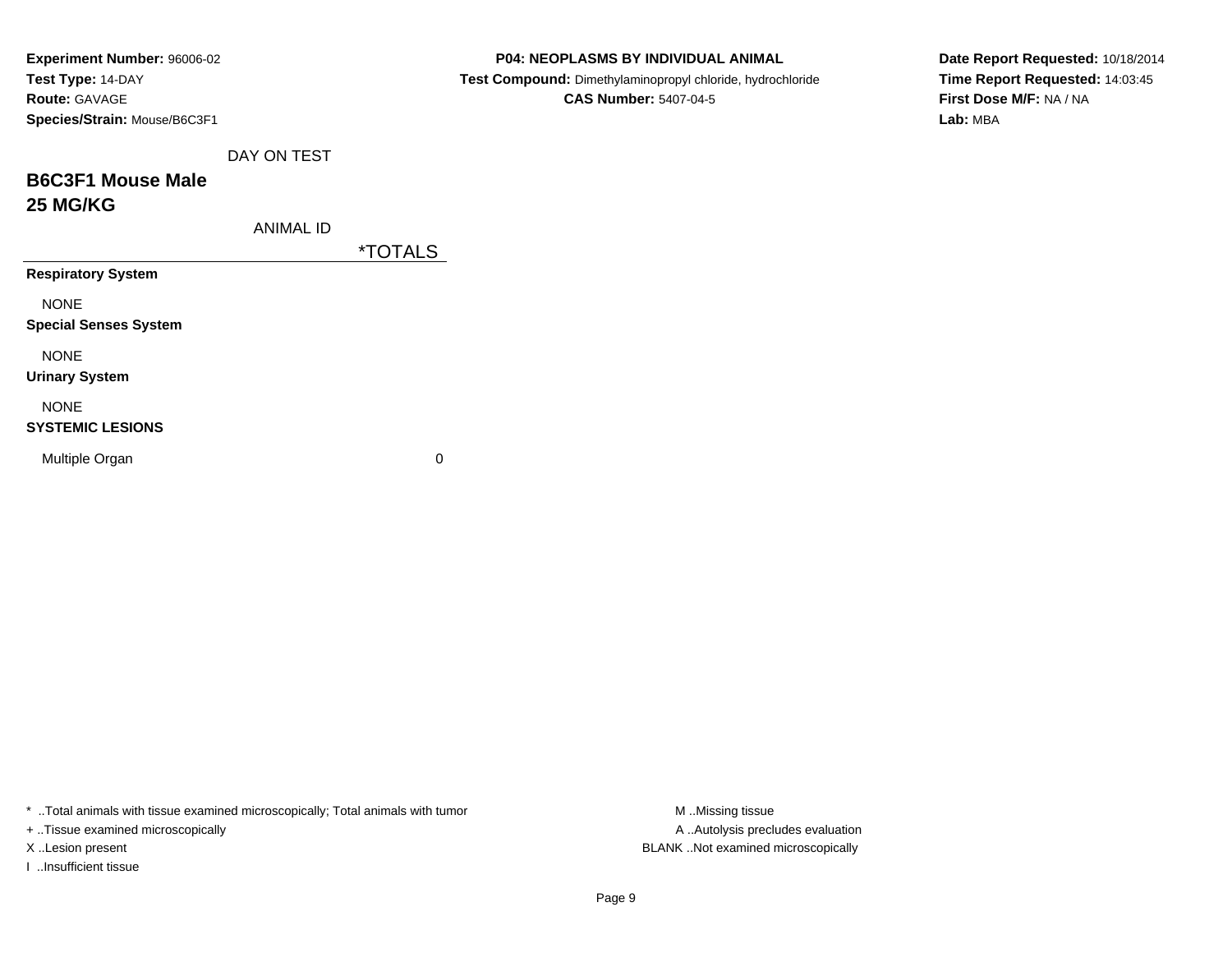| Experiment Number: 96006-02<br>Test Type: 14-DAY<br>Route: GAVAGE              |                  |                       | P04: NEOPLASMS BY INDIVIDUAL ANIMAL<br>Test Compound: Dimethylaminopropyl chloride, hydrochloride<br><b>CAS Number: 5407-04-5</b> |                                   | Date Report Requested: 10/18/2014<br>Time Report Requested: 14:03:45<br>First Dose M/F: NA / NA |
|--------------------------------------------------------------------------------|------------------|-----------------------|-----------------------------------------------------------------------------------------------------------------------------------|-----------------------------------|-------------------------------------------------------------------------------------------------|
| Species/Strain: Mouse/B6C3F1                                                   |                  |                       |                                                                                                                                   |                                   | Lab: MBA                                                                                        |
|                                                                                | DAY ON TEST      |                       |                                                                                                                                   |                                   |                                                                                                 |
| <b>B6C3F1 Mouse Male</b>                                                       |                  |                       |                                                                                                                                   |                                   |                                                                                                 |
| <b>50 MG/KG</b>                                                                |                  |                       |                                                                                                                                   |                                   |                                                                                                 |
|                                                                                | <b>ANIMAL ID</b> |                       |                                                                                                                                   |                                   |                                                                                                 |
| <b>Alimentary System</b>                                                       |                  | <i><b>*TOTALS</b></i> |                                                                                                                                   |                                   |                                                                                                 |
|                                                                                |                  |                       |                                                                                                                                   |                                   |                                                                                                 |
| <b>NONE</b><br><b>Cardiovascular System</b>                                    |                  |                       |                                                                                                                                   |                                   |                                                                                                 |
| <b>NONE</b>                                                                    |                  |                       |                                                                                                                                   |                                   |                                                                                                 |
| <b>Endocrine System</b>                                                        |                  |                       |                                                                                                                                   |                                   |                                                                                                 |
| <b>NONE</b>                                                                    |                  |                       |                                                                                                                                   |                                   |                                                                                                 |
| <b>General Body System</b>                                                     |                  |                       |                                                                                                                                   |                                   |                                                                                                 |
| <b>NONE</b>                                                                    |                  |                       |                                                                                                                                   |                                   |                                                                                                 |
| <b>Genital System</b>                                                          |                  |                       |                                                                                                                                   |                                   |                                                                                                 |
| <b>NONE</b><br><b>Hematopoietic System</b>                                     |                  |                       |                                                                                                                                   |                                   |                                                                                                 |
| <b>NONE</b>                                                                    |                  |                       |                                                                                                                                   |                                   |                                                                                                 |
| <b>Integumentary System</b>                                                    |                  |                       |                                                                                                                                   |                                   |                                                                                                 |
| <b>NONE</b>                                                                    |                  |                       |                                                                                                                                   |                                   |                                                                                                 |
| <b>Musculoskeletal System</b>                                                  |                  |                       |                                                                                                                                   |                                   |                                                                                                 |
| <b>NONE</b>                                                                    |                  |                       |                                                                                                                                   |                                   |                                                                                                 |
| <b>Nervous System</b>                                                          |                  |                       |                                                                                                                                   |                                   |                                                                                                 |
| <b>NONE</b>                                                                    |                  |                       |                                                                                                                                   |                                   |                                                                                                 |
|                                                                                |                  |                       |                                                                                                                                   |                                   |                                                                                                 |
|                                                                                |                  |                       |                                                                                                                                   |                                   |                                                                                                 |
| * Total animals with tissue examined microscopically; Total animals with tumor |                  |                       |                                                                                                                                   | M Missing tissue                  |                                                                                                 |
| + Tissue examined microscopically                                              |                  |                       |                                                                                                                                   | A  Autolysis precludes evaluation |                                                                                                 |

X ..Lesion present BLANK ..Not examined microscopically

I ..Insufficient tissue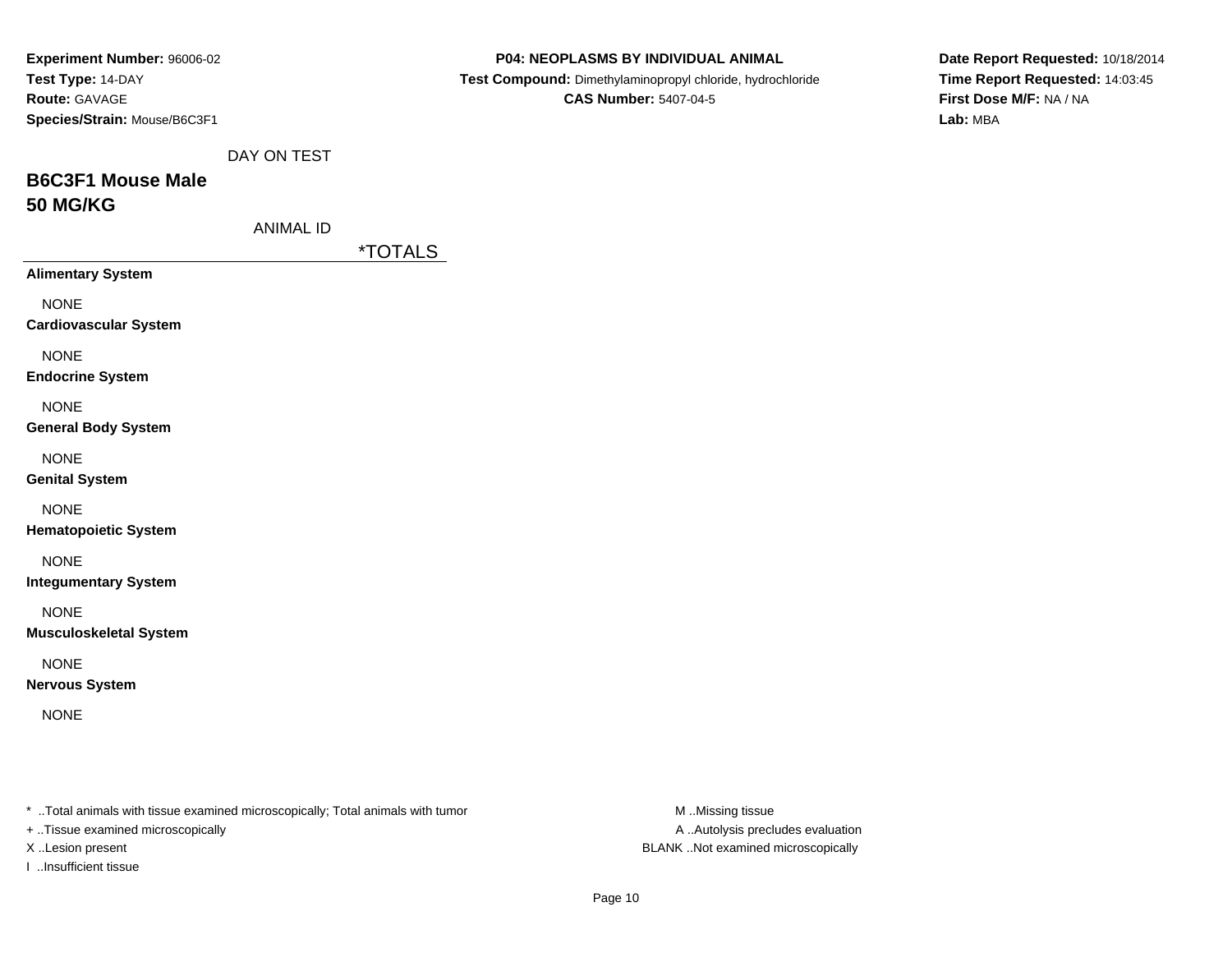| Experiment Number: 96006-02  |                       | P04: NEOPLASMS BY INDIVIDUAL ANIMAL                        | Date Report Requested: 10/18/2014 |
|------------------------------|-----------------------|------------------------------------------------------------|-----------------------------------|
| Test Type: 14-DAY            |                       | Test Compound: Dimethylaminopropyl chloride, hydrochloride | Time Report Requested: 14:03:45   |
| Route: GAVAGE                |                       | <b>CAS Number: 5407-04-5</b>                               | First Dose M/F: NA / NA           |
| Species/Strain: Mouse/B6C3F1 |                       |                                                            | Lab: MBA                          |
| DAY ON TEST                  |                       |                                                            |                                   |
| <b>B6C3F1 Mouse Male</b>     |                       |                                                            |                                   |
| <b>50 MG/KG</b>              |                       |                                                            |                                   |
| <b>ANIMAL ID</b>             |                       |                                                            |                                   |
|                              | <i><b>*TOTALS</b></i> |                                                            |                                   |
| <b>Respiratory System</b>    |                       |                                                            |                                   |
| <b>NONE</b>                  |                       |                                                            |                                   |
| <b>Special Senses System</b> |                       |                                                            |                                   |
| <b>NONE</b>                  |                       |                                                            |                                   |
| <b>Urinary System</b>        |                       |                                                            |                                   |
| <b>NONE</b>                  |                       |                                                            |                                   |
| <b>SYSTEMIC LESIONS</b>      |                       |                                                            |                                   |
| Multiple Organ               | $\pmb{0}$             |                                                            |                                   |
|                              |                       |                                                            |                                   |

+ ..Tissue examined microscopically

I ..Insufficient tissue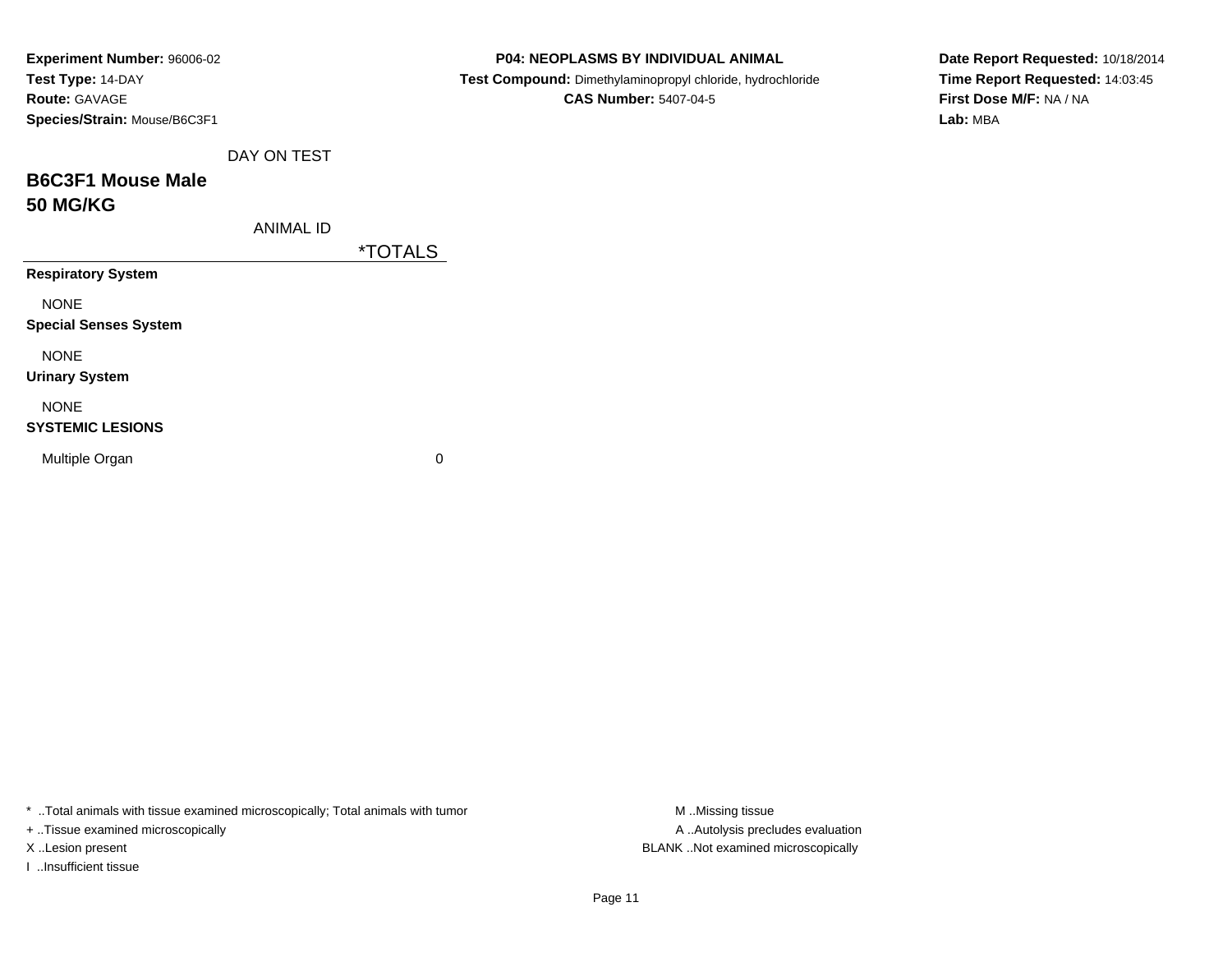**Experiment Number:** 96006-02**Test Type:** 14-DAY**Route:** GAVAGE**Species/Strain:** Mouse/B6C3F1

### **P04: NEOPLASMS BY INDIVIDUAL ANIMAL**

**Test Compound:** Dimethylaminopropyl chloride, hydrochloride

**CAS Number:** 5407-04-5

**Date Report Requested:** 10/18/2014**Time Report Requested:** 14:03:45**First Dose M/F:** NA / NA**Lab:** MBA

| <b>B6C3F1 Mouse Male</b>                              | DAY ON TEST      | $\boldsymbol{\theta}$<br>0<br>1                           | 0<br>$\pmb{\theta}$<br>$\boldsymbol{l}$ | 0<br>$\pmb{\theta}$<br>1                        | 0<br>0<br>1                                       | 0<br>0<br>1                                  |                       |
|-------------------------------------------------------|------------------|-----------------------------------------------------------|-----------------------------------------|-------------------------------------------------|---------------------------------------------------|----------------------------------------------|-----------------------|
| 100<br><b>MG/KG</b>                                   | <b>ANIMAL ID</b> | $\overline{7}$<br>$\mathsf 0$<br>0<br>0<br>$\overline{c}$ | $\overline{7}$<br>$\mathbf 0$<br>0<br>0 | $\overline{7}$<br>0<br>0<br>0<br>$\overline{c}$ | $\overline{7}$<br>$\mathbf 0$<br>0<br>$\mathbf 0$ | $\overline{7}$<br>$\mathbf 0$<br>0<br>0<br>3 |                       |
| <b>Alimentary System</b>                              |                  | 6                                                         | $\frac{2}{7}$                           | 8                                               | $\overline{c}$<br>9                               | 0                                            | <i><b>*TOTALS</b></i> |
| <b>NONE</b><br><b>Cardiovascular System</b>           |                  |                                                           |                                         |                                                 |                                                   |                                              |                       |
| <b>NONE</b><br><b>Endocrine System</b>                |                  |                                                           |                                         |                                                 |                                                   |                                              |                       |
| <b>NONE</b><br><b>General Body System</b>             |                  |                                                           |                                         |                                                 |                                                   |                                              |                       |
| <b>NONE</b><br><b>Genital System</b>                  |                  |                                                           |                                         |                                                 |                                                   |                                              |                       |
| <b>Seminal Vesicle</b><br><b>Hematopoietic System</b> |                  |                                                           |                                         |                                                 |                                                   | $\ddot{}$                                    | 1                     |
| <b>NONE</b><br><b>Integumentary System</b>            |                  |                                                           |                                         |                                                 |                                                   |                                              |                       |
| <b>NONE</b><br><b>Musculoskeletal System</b>          |                  |                                                           |                                         |                                                 |                                                   |                                              |                       |
| <b>NONE</b><br><b>Nervous System</b>                  |                  |                                                           |                                         |                                                 |                                                   |                                              |                       |
| <b>NONE</b>                                           |                  |                                                           |                                         |                                                 |                                                   |                                              |                       |
|                                                       |                  |                                                           |                                         |                                                 |                                                   |                                              |                       |

\* ..Total animals with tissue examined microscopically; Total animals with tumor **M** . Missing tissue M ..Missing tissue

+ ..Tissue examined microscopically

I ..Insufficient tissue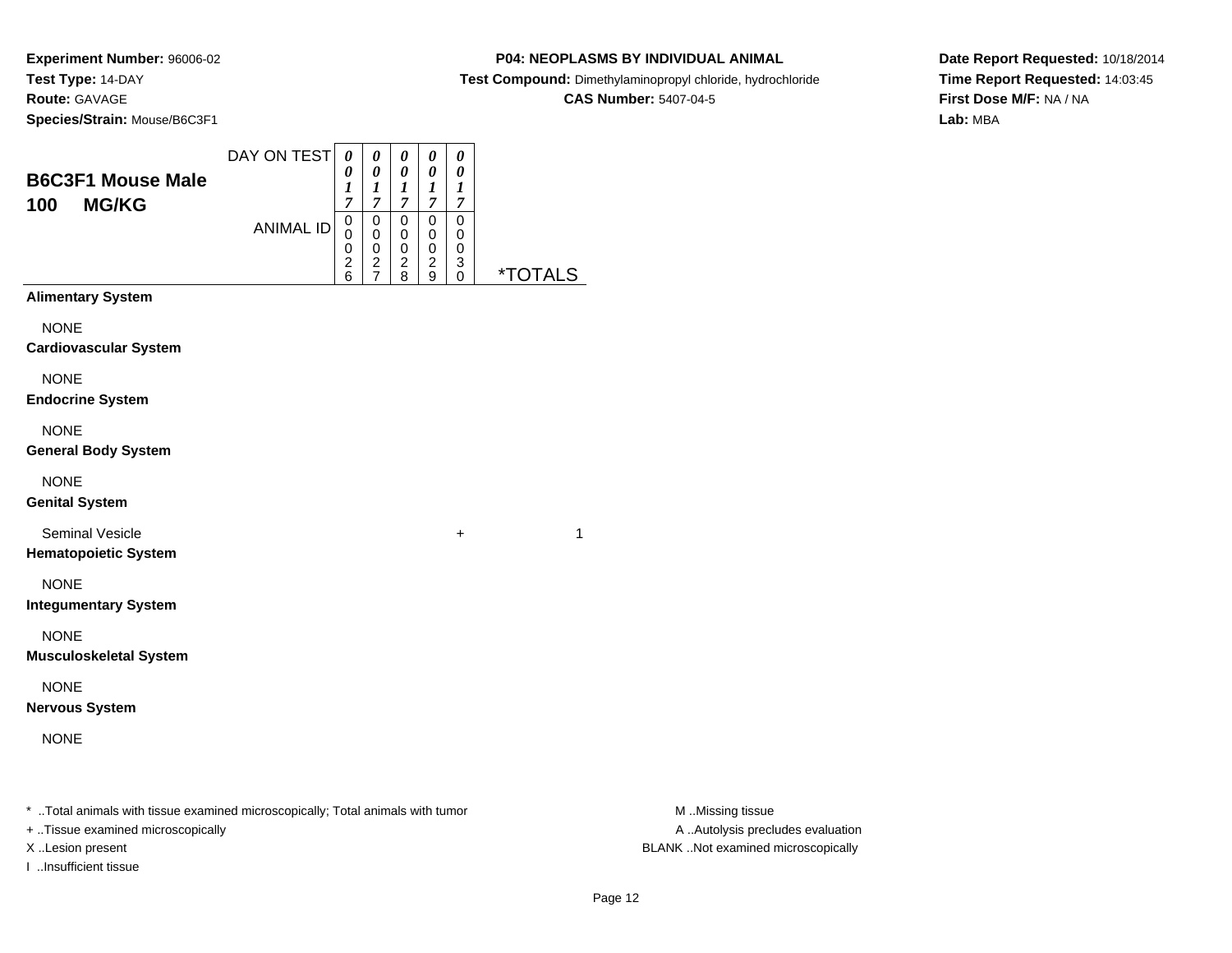**Experiment Number:** 96006-02**Test Type:** 14-DAY**Route:** GAVAGE**Species/Strain:** Mouse/B6C3F1

### **P04: NEOPLASMS BY INDIVIDUAL ANIMAL**

**Test Compound:** Dimethylaminopropyl chloride, hydrochloride

**CAS Number:** 5407-04-5

**Date Report Requested:** 10/18/2014**Time Report Requested:** 14:03:45**First Dose M/F:** NA / NA**Lab:** MBA

| <b>B6C3F1 Mouse Male</b><br>100<br><b>MG/KG</b> | DAY ON TEST      | 0<br>0<br>$\boldsymbol{l}$<br>$\overline{7}$ | 0<br>0<br>1<br>7                                          | 0<br>0<br>1<br>7                   | 0<br>0<br>1<br>7                   | 0<br>0<br>1<br>7      |                       |
|-------------------------------------------------|------------------|----------------------------------------------|-----------------------------------------------------------|------------------------------------|------------------------------------|-----------------------|-----------------------|
|                                                 | <b>ANIMAL ID</b> | 0<br>0<br>0<br>$\overline{c}$<br>6           | 0<br>$\mathbf 0$<br>0<br>$\overline{c}$<br>$\overline{7}$ | 0<br>0<br>0<br>$\overline{2}$<br>8 | 0<br>0<br>0<br>$\overline{2}$<br>9 | 0<br>0<br>0<br>3<br>0 | <i><b>*TOTALS</b></i> |
| <b>Respiratory System</b>                       |                  |                                              |                                                           |                                    |                                    |                       |                       |
| <b>NONE</b>                                     |                  |                                              |                                                           |                                    |                                    |                       |                       |
| <b>Special Senses System</b>                    |                  |                                              |                                                           |                                    |                                    |                       |                       |
| <b>NONE</b><br><b>Urinary System</b>            |                  |                                              |                                                           |                                    |                                    |                       |                       |
| <b>NONE</b><br><b>SYSTEMIC LESIONS</b>          |                  |                                              |                                                           |                                    |                                    |                       |                       |

Multiple Organn  $+$ 

 $+$  1 \*\*\*END OF MALE DATA\*\*\*

\* ..Total animals with tissue examined microscopically; Total animals with tumor **M** . Missing tissue M ..Missing tissue

+ ..Tissue examined microscopically

I ..Insufficient tissue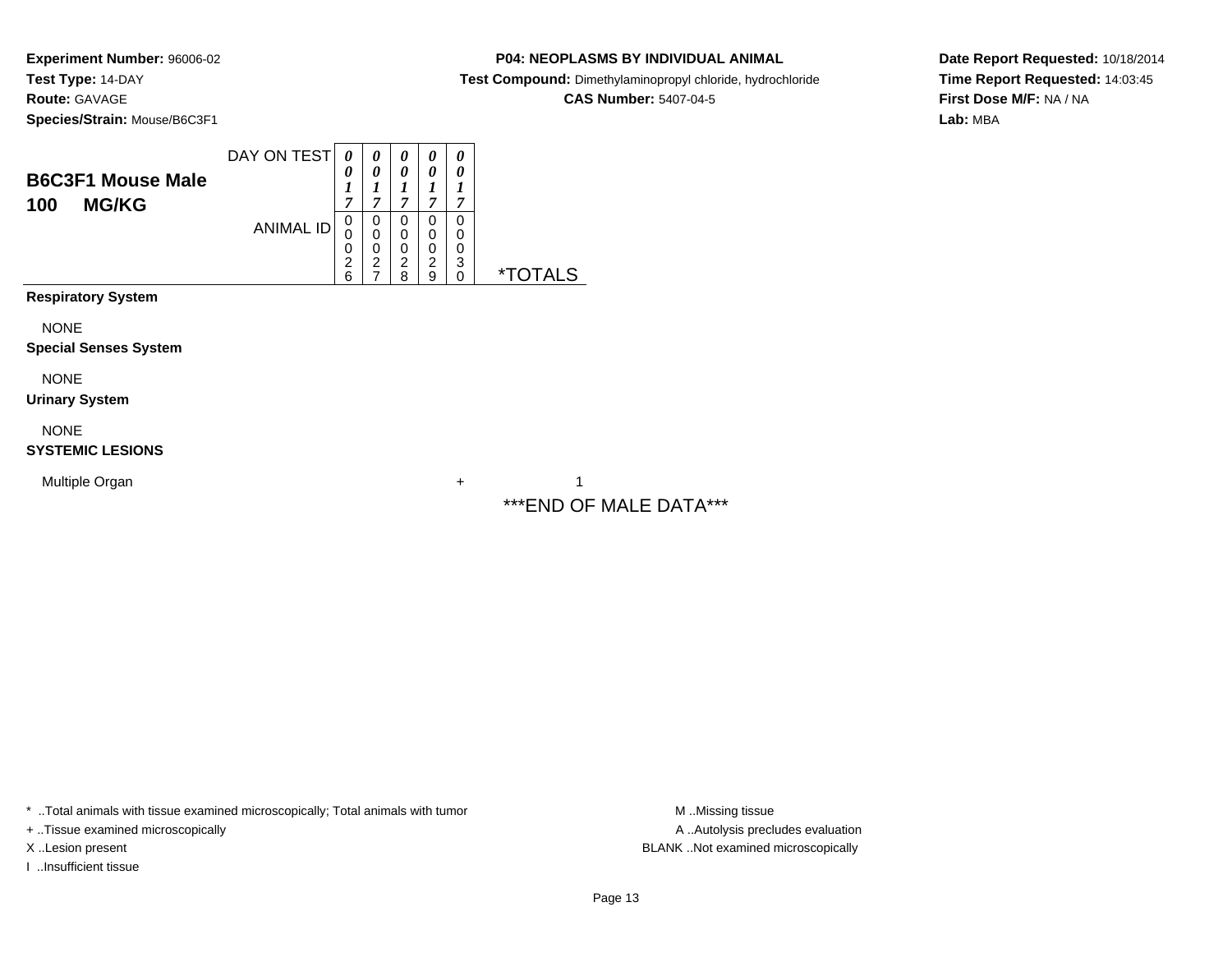| Experiment Number: 96006-02  |
|------------------------------|
| Test Type: 14-DAY            |
| <b>Route: GAVAGE</b>         |
| Species/Strain: Mouse/B6C3F1 |

 **Test Compound:** Dimethylaminopropyl chloride, hydrochloride**CAS Number:** 5407-04-5

**Date Report Requested:** 10/18/2014**Time Report Requested:** 14:03:45**First Dose M/F:** NA / NA**Lab:** MBA

DAY ON TEST

# **B6C3F1 Mouse FemaleVEHICLE CONTROL**

ANIMAL ID

\*TOTALS

**Alimentary System**

NONE

**Cardiovascular System**

NONE

**Endocrine System**

NONE

**General Body System**

NONE

**Genital System**

NONE

**Hematopoietic System**

NONE

**Integumentary System**

NONE

**Musculoskeletal System**

NONE

**Nervous System**

NONE

\* ..Total animals with tissue examined microscopically; Total animals with tumor **M** ..Missing tissue M ..Missing tissue

+ ..Tissue examined microscopically

I ..Insufficient tissue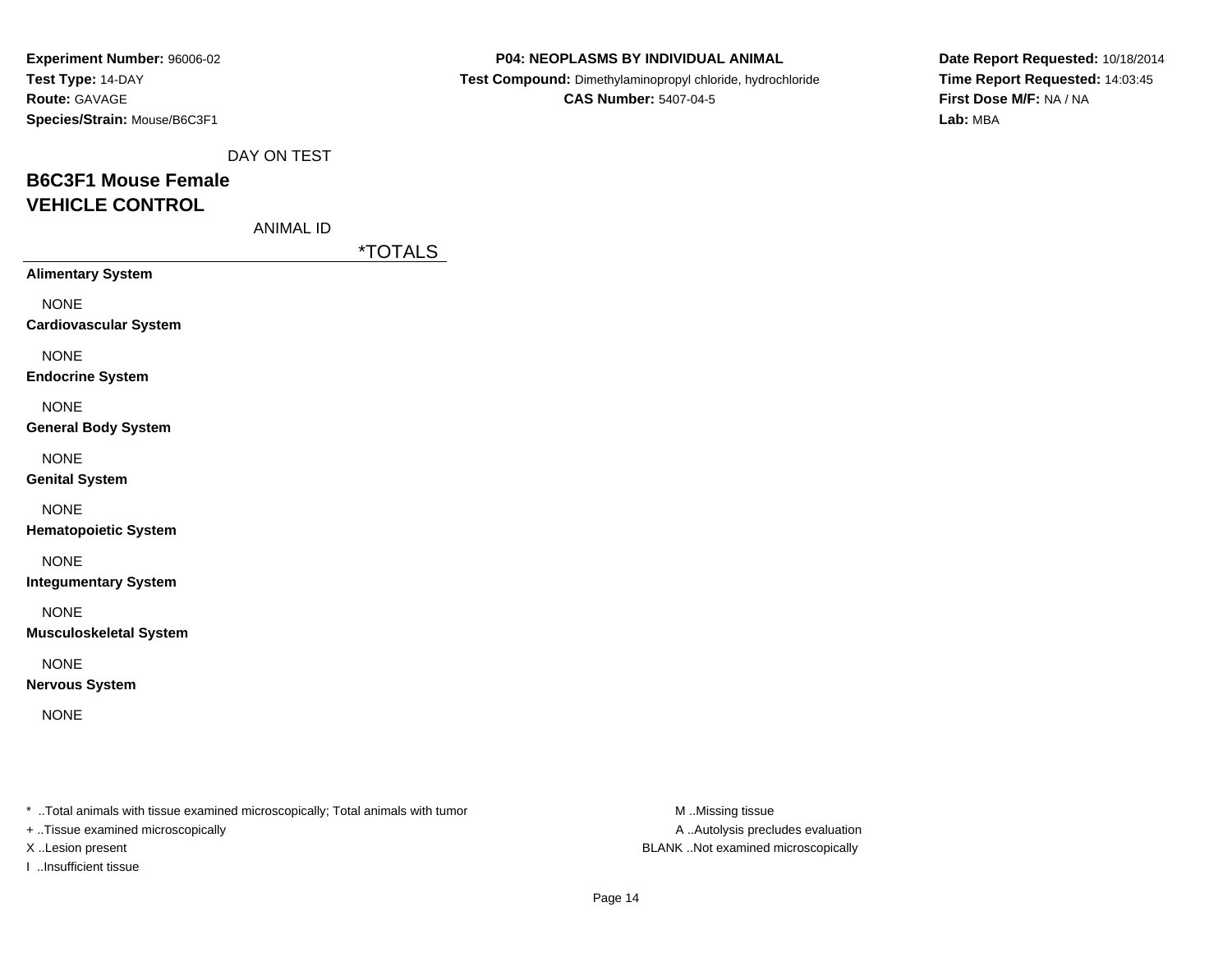| Experiment Number: 96006-02  |
|------------------------------|
| Test Type: 14-DAY            |
| <b>Route: GAVAGE</b>         |
| Species/Strain: Mouse/B6C3F1 |

 **Test Compound:** Dimethylaminopropyl chloride, hydrochloride**CAS Number:** 5407-04-5

**Date Report Requested:** 10/18/2014**Time Report Requested:** 14:03:45**First Dose M/F:** NA / NA**Lab:** MBA

DAY ON TEST

# **B6C3F1 Mouse FemaleVEHICLE CONTROL**

ANIMAL ID

\*TOTALS

**Respiratory System**

NONE

**Special Senses System**

NONE

**Urinary System**

NONE

#### **SYSTEMIC LESIONS**

Multiple Organ

 $\mathbf n$  0

\* ..Total animals with tissue examined microscopically; Total animals with tumor **M** ...Missing tissue M ...Missing tissue

+ ..Tissue examined microscopically

I ..Insufficient tissue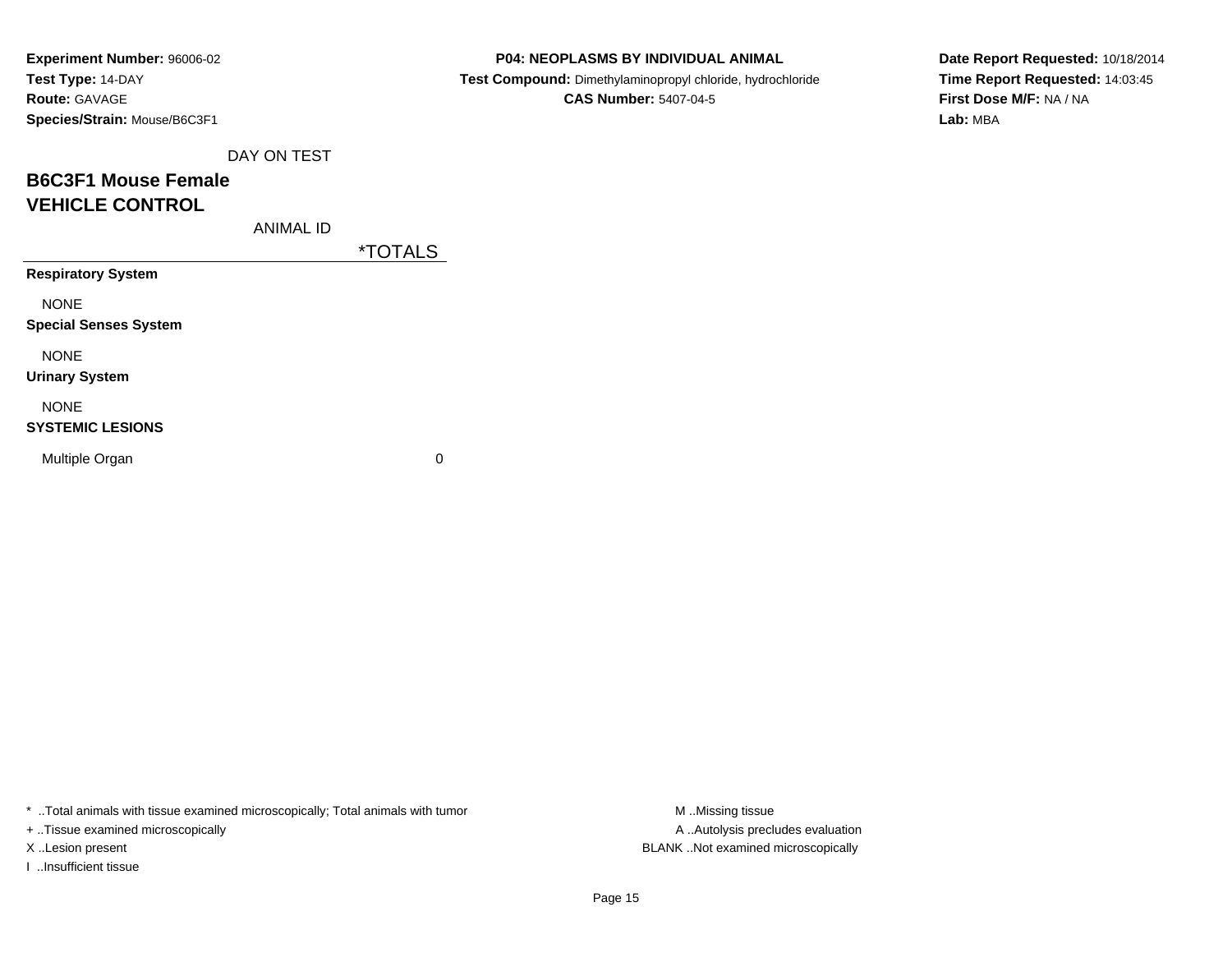| Experiment Number: 96006-02  |
|------------------------------|
| Test Type: 14-DAY            |
| <b>Route: GAVAGE</b>         |
| Species/Strain: Mouse/B6C3F1 |

 **Test Compound:** Dimethylaminopropyl chloride, hydrochloride**CAS Number:** 5407-04-5

**Date Report Requested:** 10/18/2014**Time Report Requested:** 14:03:45**First Dose M/F:** NA / NA**Lab:** MBA

DAY ON TEST

## **B6C3F1 Mouse Female6.25 MG/KG**

ANIMAL ID

\*TOTALS

**Alimentary System**

NONE

**Cardiovascular System**

NONE

**Endocrine System**

NONE

**General Body System**

NONE

**Genital System**

NONE

**Hematopoietic System**

NONE

**Integumentary System**

NONE

**Musculoskeletal System**

NONE

**Nervous System**

NONE

\* ..Total animals with tissue examined microscopically; Total animals with tumor **M** ..Missing tissue M ..Missing tissue

+ ..Tissue examined microscopically

I ..Insufficient tissue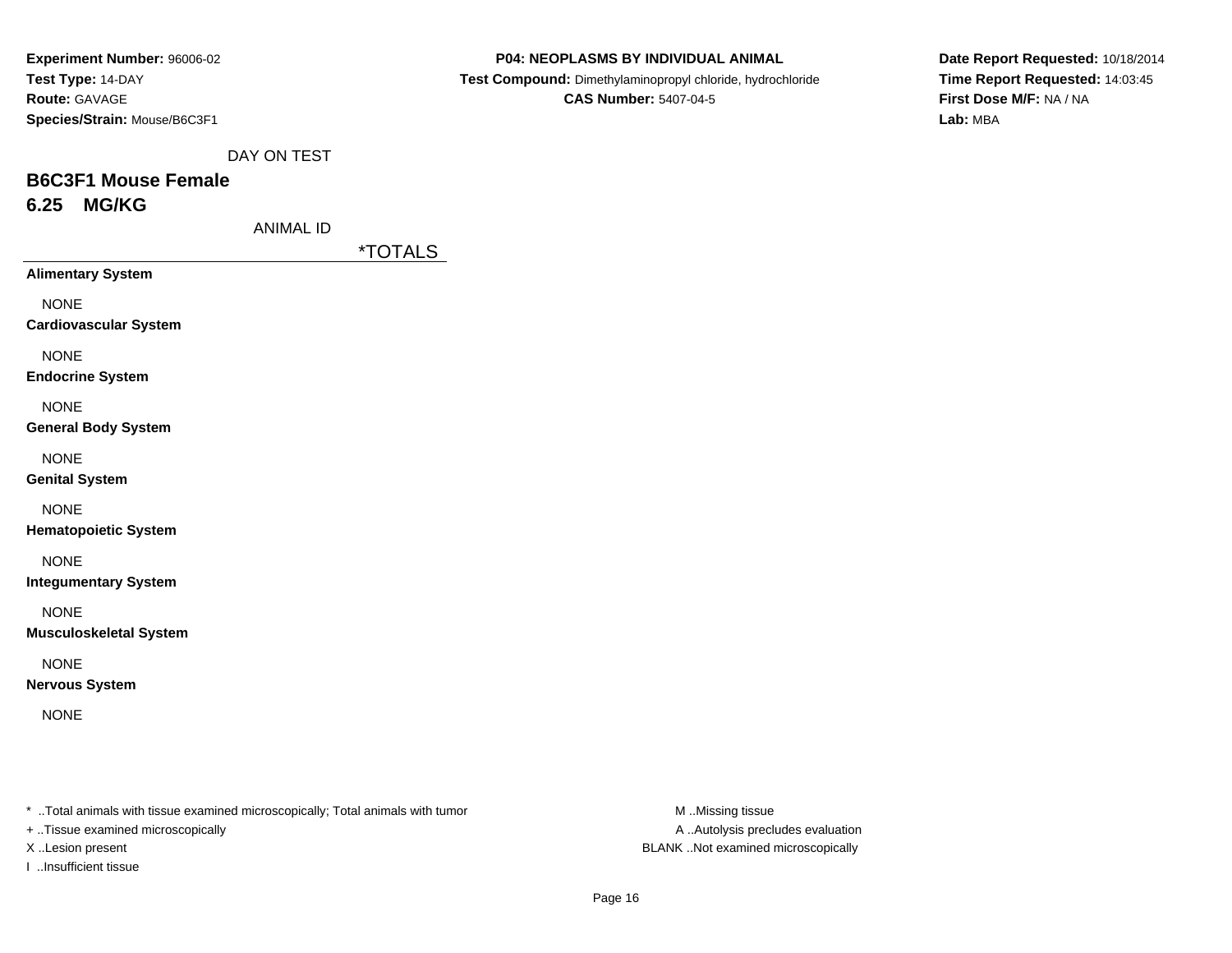| Experiment Number: 96006-02  |
|------------------------------|
| Test Type: 14-DAY            |
| <b>Route: GAVAGE</b>         |
| Species/Strain: Mouse/B6C3F1 |

 **Test Compound:** Dimethylaminopropyl chloride, hydrochloride**CAS Number:** 5407-04-5

**Date Report Requested:** 10/18/2014**Time Report Requested:** 14:03:45**First Dose M/F:** NA / NA**Lab:** MBA

DAY ON TEST

### **B6C3F1 Mouse Female6.25 MG/KG**

ANIMAL ID

\*TOTALS

**Respiratory System**

NONE

**Special Senses System**

NONE

**Urinary System**

NONE

### **SYSTEMIC LESIONS**

Multiple Organ

 $\mathbf n$  0

\* ..Total animals with tissue examined microscopically; Total animals with tumor **M** ...Missing tissue M ...Missing tissue

+ ..Tissue examined microscopically

I ..Insufficient tissue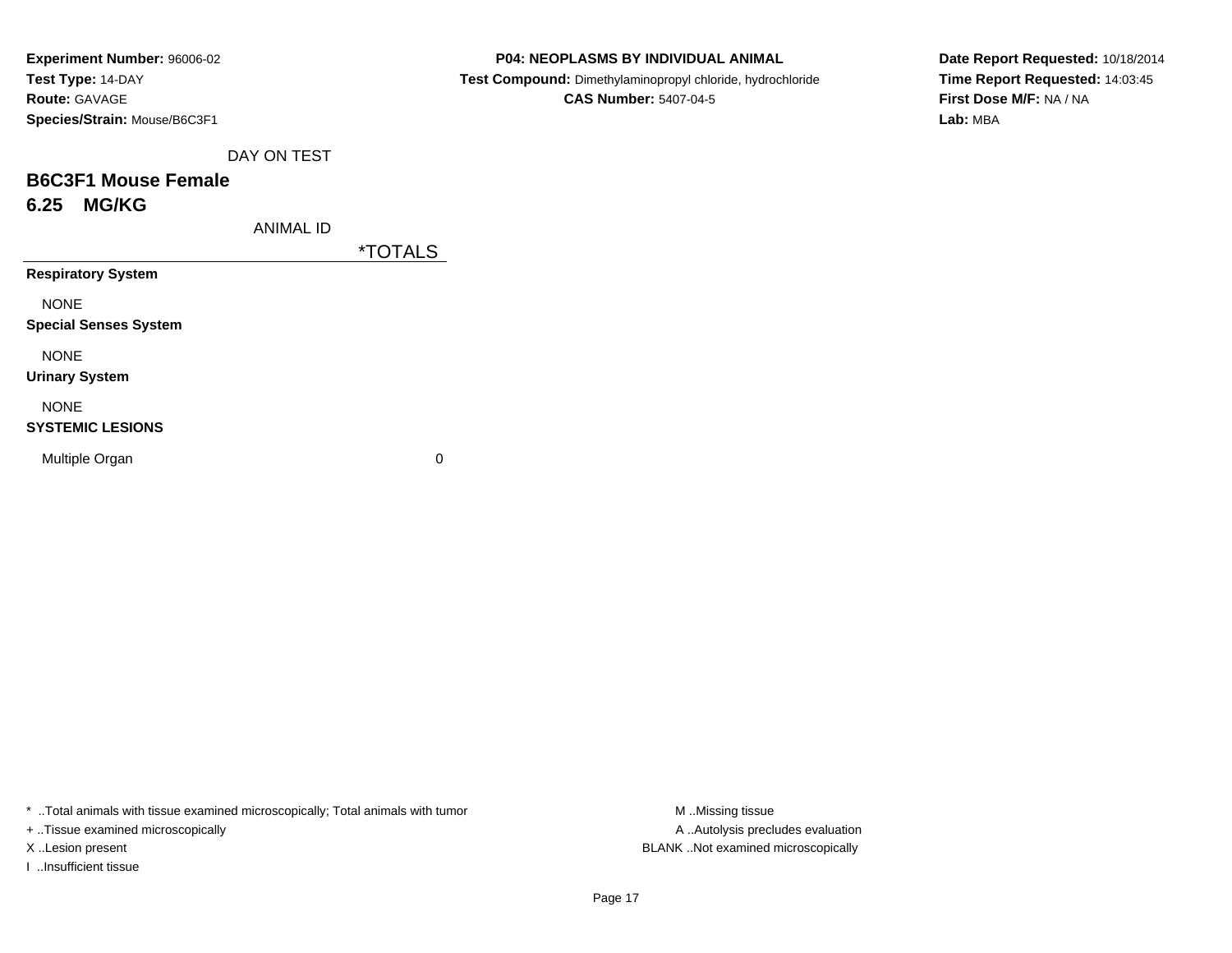| Experiment Number: 96006-02  |
|------------------------------|
| Test Type: 14-DAY            |
| <b>Route: GAVAGE</b>         |
| Species/Strain: Mouse/B6C3F1 |

 **Test Compound:** Dimethylaminopropyl chloride, hydrochloride**CAS Number:** 5407-04-5

**Date Report Requested:** 10/18/2014**Time Report Requested:** 14:03:45**First Dose M/F:** NA / NA**Lab:** MBA

DAY ON TEST

### **B6C3F1 Mouse Female12.5 MG/KG**

ANIMAL ID

\*TOTALS

**Alimentary System**

NONE

**Cardiovascular System**

NONE

**Endocrine System**

NONE

**General Body System**

NONE

**Genital System**

NONE

**Hematopoietic System**

NONE

**Integumentary System**

NONE

**Musculoskeletal System**

NONE

**Nervous System**

NONE

\* ..Total animals with tissue examined microscopically; Total animals with tumor **M** ..Missing tissue M ..Missing tissue

+ ..Tissue examined microscopically

I ..Insufficient tissue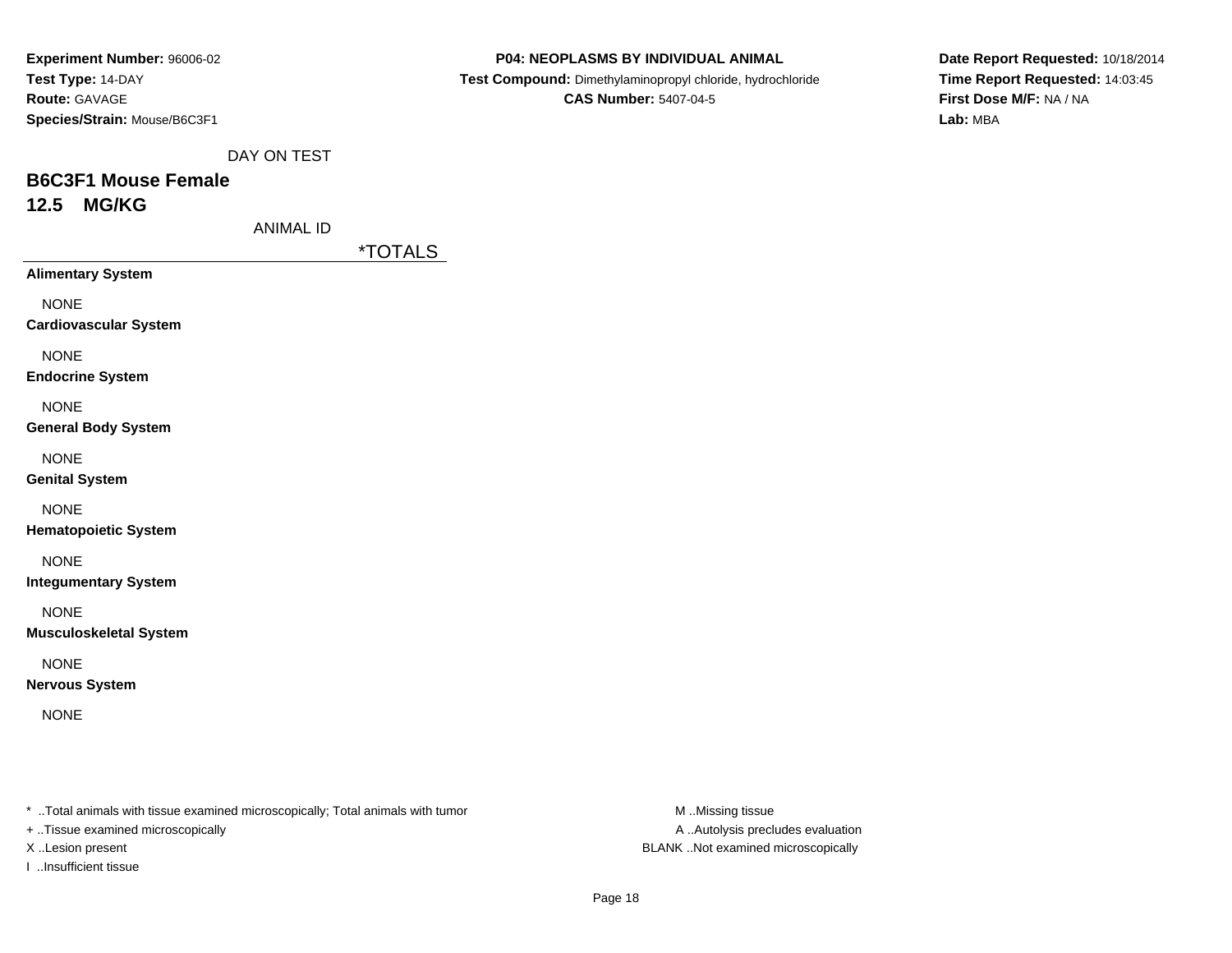| Experiment Number: 96006-02  |
|------------------------------|
| Test Type: 14-DAY            |
| <b>Route: GAVAGE</b>         |
| Species/Strain: Mouse/B6C3F1 |

 **Test Compound:** Dimethylaminopropyl chloride, hydrochloride**CAS Number:** 5407-04-5

**Date Report Requested:** 10/18/2014**Time Report Requested:** 14:03:45**First Dose M/F:** NA / NA**Lab:** MBA

DAY ON TEST

### **B6C3F1 Mouse Female12.5 MG/KG**

ANIMAL ID

\*TOTALS

**Respiratory System**

NONE

**Special Senses System**

NONE

**Urinary System**

NONE

### **SYSTEMIC LESIONS**

Multiple Organ

 $\mathbf n$  0

\* ..Total animals with tissue examined microscopically; Total animals with tumor **M** ...Missing tissue M ...Missing tissue

+ ..Tissue examined microscopically

I ..Insufficient tissue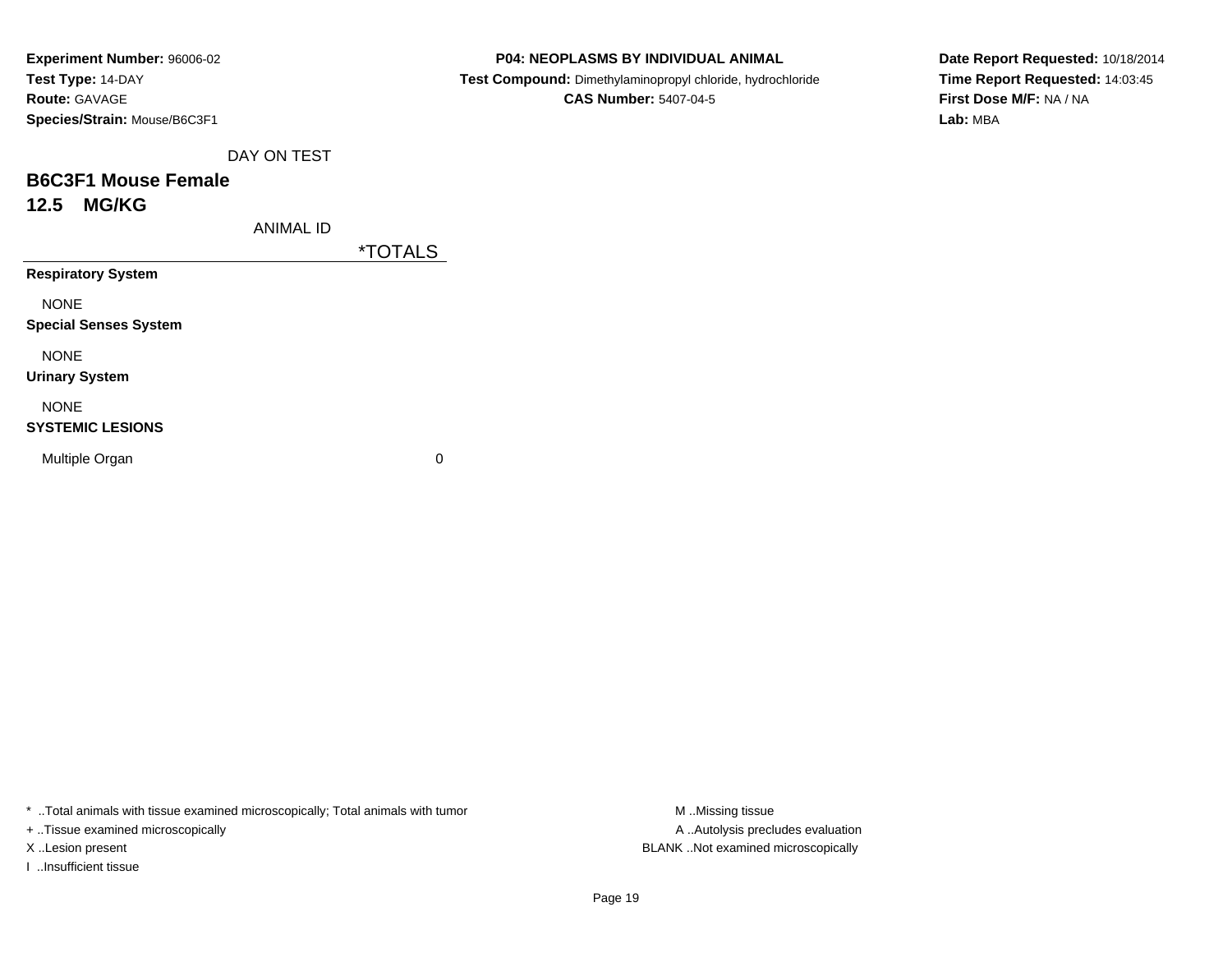| Experiment Number: 96006-02<br>Test Type: 14-DAY<br><b>Route: GAVAGE</b><br>Species/Strain: Mouse/B6C3F1 |                  |  |
|----------------------------------------------------------------------------------------------------------|------------------|--|
|                                                                                                          | DAY ON TEST      |  |
| <b>B6C3F1 Mouse Female</b>                                                                               |                  |  |
| 25 MG/KG                                                                                                 |                  |  |
|                                                                                                          | <b>ANIMAL ID</b> |  |
|                                                                                                          |                  |  |
| <b>Alimentary System</b>                                                                                 |                  |  |
| <b>NONE</b><br><b>Cardiovascular System</b>                                                              |                  |  |
| <b>NONE</b><br><b>Endocrine System</b>                                                                   |                  |  |
| <b>NONE</b><br><b>General Body System</b>                                                                |                  |  |
| <b>NONE</b><br><b>Genital System</b>                                                                     |                  |  |
| <b>NONE</b>                                                                                              |                  |  |

**Hematopoietic System**

NONE

**Integumentary System**

NONE

**Musculoskeletal System**

NONE

**Nervous System**

NONE

\* ..Total animals with tissue examined microscopically; Total animals with tumor **M** . Missing tissue M ..Missing tissue

+ ..Tissue examined microscopically

I ..Insufficient tissue

**P04: NEOPLASMS BY INDIVIDUAL ANIMAL**

 **Test Compound:** Dimethylaminopropyl chloride, hydrochloride**CAS Number:** 5407-04-5

**Date Report Requested:** 10/18/2014**Time Report Requested:** 14:03:45**First Dose M/F:** NA / NA**Lab:** MBA

<u>LS</u>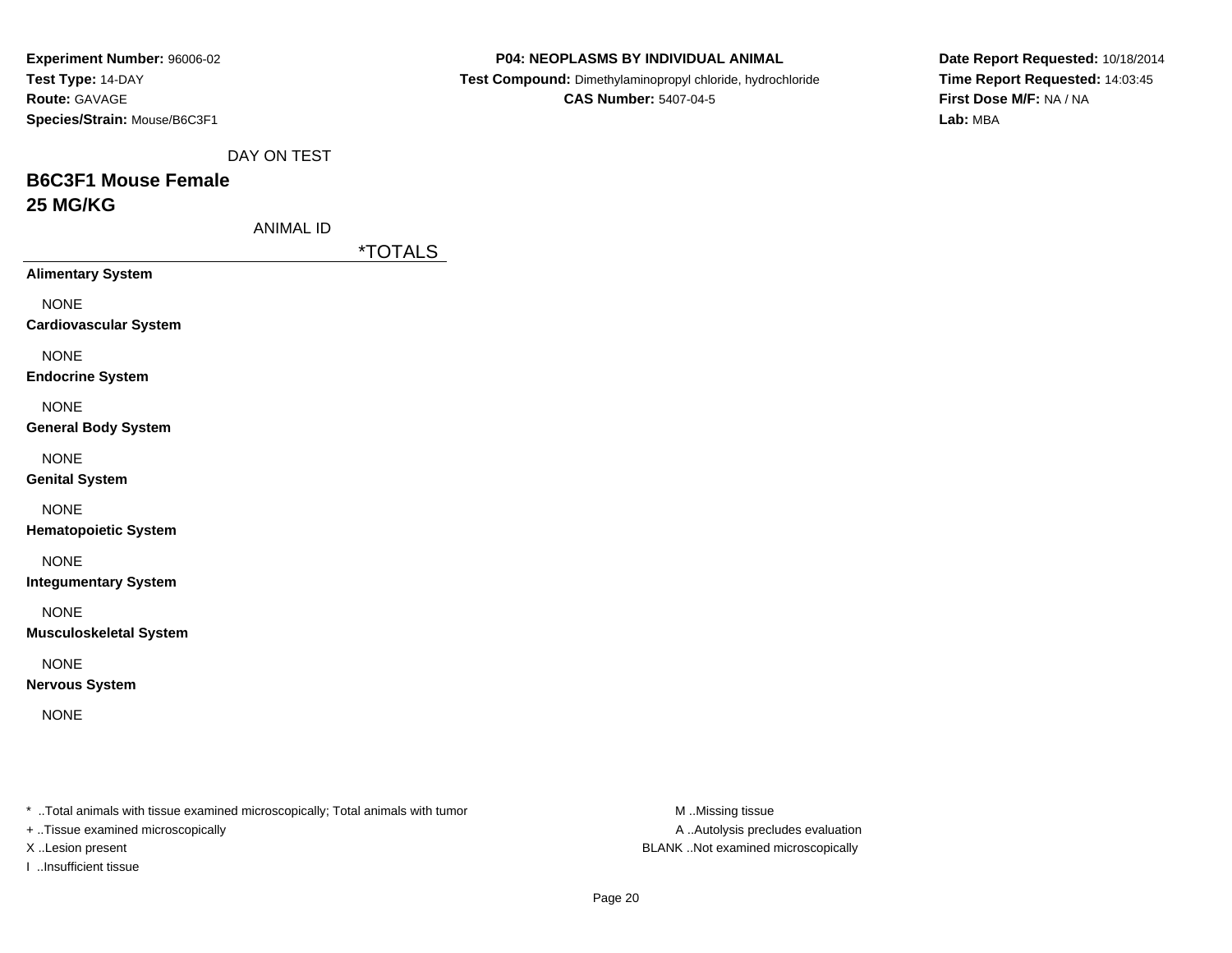| Experiment Number: 96006-02  |
|------------------------------|
| Test Type: 14-DAY            |
| <b>Route:</b> GAVAGE         |
| Species/Strain: Mouse/B6C3F1 |
|                              |

 **Test Compound:** Dimethylaminopropyl chloride, hydrochloride**CAS Number:** 5407-04-5

**Date Report Requested:** 10/18/2014**Time Report Requested:** 14:03:45**First Dose M/F:** NA / NA**Lab:** MBA

DAY ON TEST

# **B6C3F1 Mouse Female25 MG/KG**

ANIMAL ID

\*TOTALS

**Respiratory System**

NONE

**Special Senses System**

NONE

**Urinary System**

NONE

### **SYSTEMIC LESIONS**

Multiple Organ

 $\mathbf n$  0

\* ..Total animals with tissue examined microscopically; Total animals with tumor

+ ..Tissue examined microscopically

I ..Insufficient tissue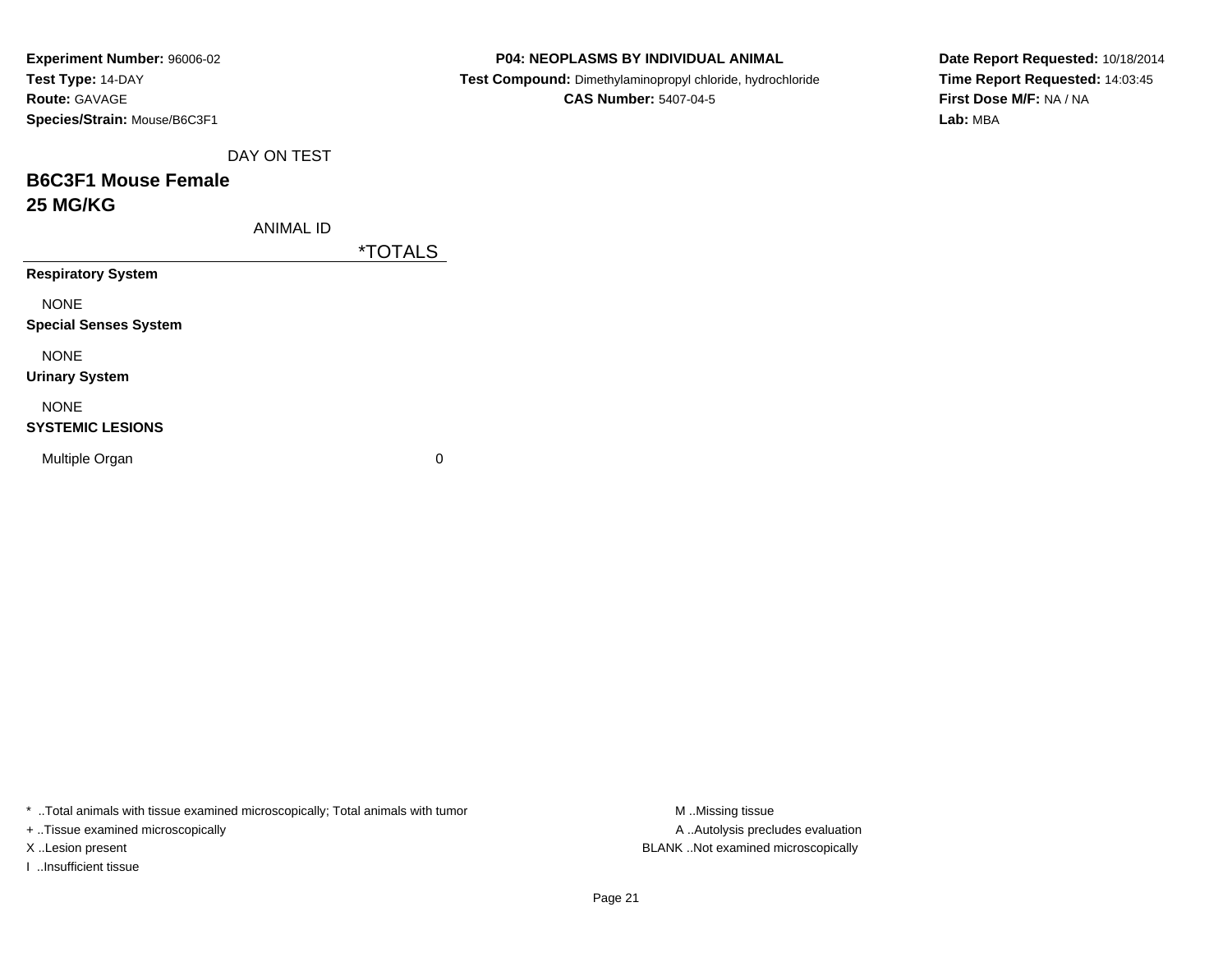| Experiment Number: 96006-02                                                                                         |                  |                       | P04: NEOPLASMS BY INDIVIDUAL ANIMAL                        |
|---------------------------------------------------------------------------------------------------------------------|------------------|-----------------------|------------------------------------------------------------|
| Test Type: 14-DAY                                                                                                   |                  |                       | Test Compound: Dimethylaminopropyl chloride, hydrochloride |
| Route: GAVAGE                                                                                                       |                  |                       | <b>CAS Number: 5407-04-5</b>                               |
| Species/Strain: Mouse/B6C3F1                                                                                        |                  |                       |                                                            |
|                                                                                                                     | DAY ON TEST      |                       |                                                            |
| <b>B6C3F1 Mouse Female</b>                                                                                          |                  |                       |                                                            |
| <b>50 MG/KG</b>                                                                                                     |                  |                       |                                                            |
|                                                                                                                     | <b>ANIMAL ID</b> |                       |                                                            |
|                                                                                                                     |                  | <i><b>*TOTALS</b></i> |                                                            |
| <b>Alimentary System</b>                                                                                            |                  |                       |                                                            |
| <b>NONE</b>                                                                                                         |                  |                       |                                                            |
| <b>Cardiovascular System</b>                                                                                        |                  |                       |                                                            |
| <b>NONE</b>                                                                                                         |                  |                       |                                                            |
| <b>Endocrine System</b>                                                                                             |                  |                       |                                                            |
| <b>NONE</b>                                                                                                         |                  |                       |                                                            |
| <b>General Body System</b>                                                                                          |                  |                       |                                                            |
| <b>NONE</b>                                                                                                         |                  |                       |                                                            |
| <b>Genital System</b>                                                                                               |                  |                       |                                                            |
|                                                                                                                     |                  |                       |                                                            |
| <b>NONE</b><br><b>Hematopoietic System</b>                                                                          |                  |                       |                                                            |
|                                                                                                                     |                  |                       |                                                            |
| <b>NONE</b>                                                                                                         |                  |                       |                                                            |
| <b>Integumentary System</b>                                                                                         |                  |                       |                                                            |
| <b>NONE</b>                                                                                                         |                  |                       |                                                            |
| <b>Musculoskeletal System</b>                                                                                       |                  |                       |                                                            |
| <b>NONE</b>                                                                                                         |                  |                       |                                                            |
| <b>Nervous System</b>                                                                                               |                  |                       |                                                            |
| <b>NONE</b>                                                                                                         |                  |                       |                                                            |
|                                                                                                                     |                  |                       |                                                            |
|                                                                                                                     |                  |                       |                                                            |
| * Total animals with tissue examined microscopically; Total animals with tumor<br>+ Tissue examined microscopically |                  |                       | M.Missing tissue<br>A  Autolysis precludes evaluation      |
|                                                                                                                     |                  |                       |                                                            |

I ..Insufficient tissue

X ..Lesion present BLANK ..Not examined microscopically

**Date Report Requested:** 10/18/2014**Time Report Requested:** 14:03:45**First Dose M/F:** NA / NA**Lab:** MBA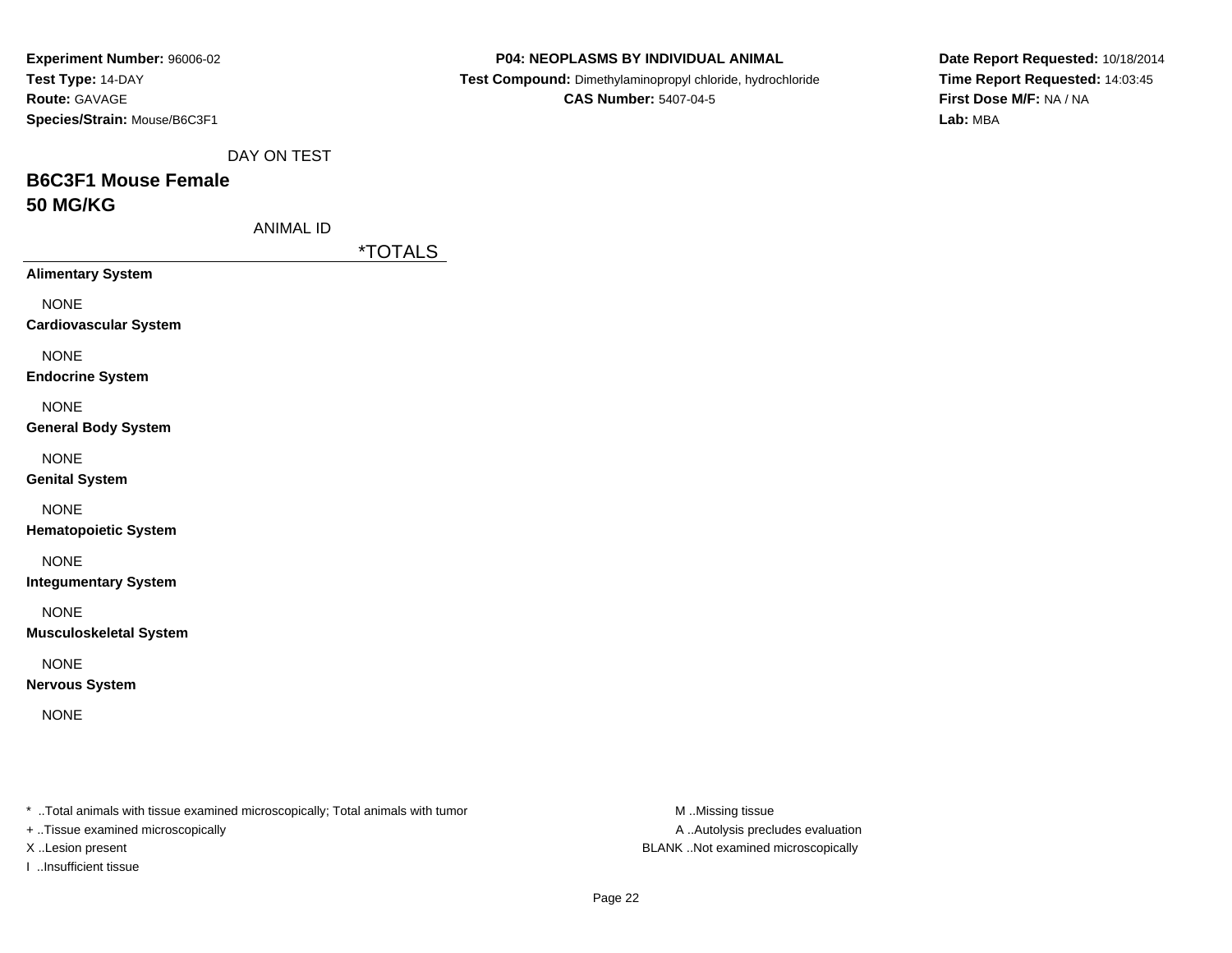| Experiment Number: 96006-02  |  |
|------------------------------|--|
| Test Type: 14-DAY            |  |
| <b>Route: GAVAGE</b>         |  |
| Species/Strain: Mouse/B6C3F1 |  |
| DAY ON TEST                  |  |
| <b>B6C3F1 Mouse Female</b>   |  |
| <b>50 MG/KG</b>              |  |
| ANIMAL ID                    |  |
|                              |  |
| <b>Respiratory System</b>    |  |
| NONE                         |  |

 **Test Compound:** Dimethylaminopropyl chloride, hydrochloride**CAS Number:** 5407-04-5

**Date Report Requested:** 10/18/2014**Time Report Requested:** 14:03:45**First Dose M/F:** NA / NA**Lab:** MBA

<u>ALS</u>

NONE

**Special Senses System**

NONE

**Urinary System**

### NONE

### **SYSTEMIC LESIONS**

Multiple Organ

 $\mathbf n$  0

\* ..Total animals with tissue examined microscopically; Total animals with tumor **M** . Missing tissue M ..Missing tissue

+ ..Tissue examined microscopically

I ..Insufficient tissue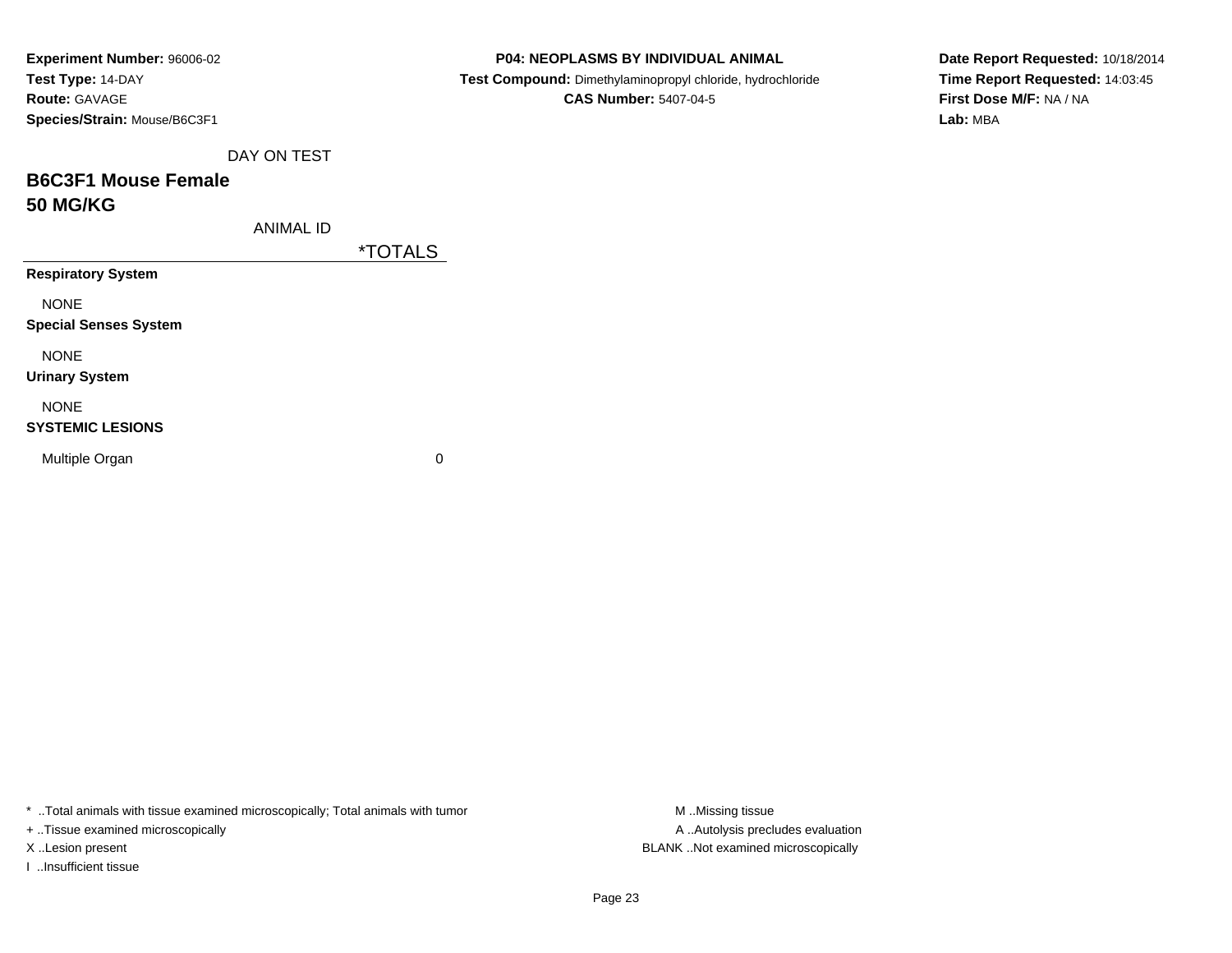| <b>Experiment Number: 96006-02</b> |
|------------------------------------|
| Test Type: 14-DAY                  |
| <b>Route: GAVAGE</b>               |
| Species/Strain: Mouse/B6C3F1       |

 **Test Compound:** Dimethylaminopropyl chloride, hydrochloride**CAS Number:** 5407-04-5

**Date Report Requested:** 10/18/2014**Time Report Requested:** 14:03:45**First Dose M/F:** NA / NA**Lab:** MBA

DAY ON TEST

### **B6C3F1 Mouse Female100 MG/KG**

ANIMAL ID

\*TOTALS

**Alimentary System**

NONE

**Cardiovascular System**

NONE

**Endocrine System**

NONE

**General Body System**

NONE

**Genital System**

NONE

**Hematopoietic System**

NONE

**Integumentary System**

NONE

**Musculoskeletal System**

NONE

**Nervous System**

NONE

\* ..Total animals with tissue examined microscopically; Total animals with tumor **M** ..Missing tissue M ..Missing tissue

+ ..Tissue examined microscopically

I ..Insufficient tissue